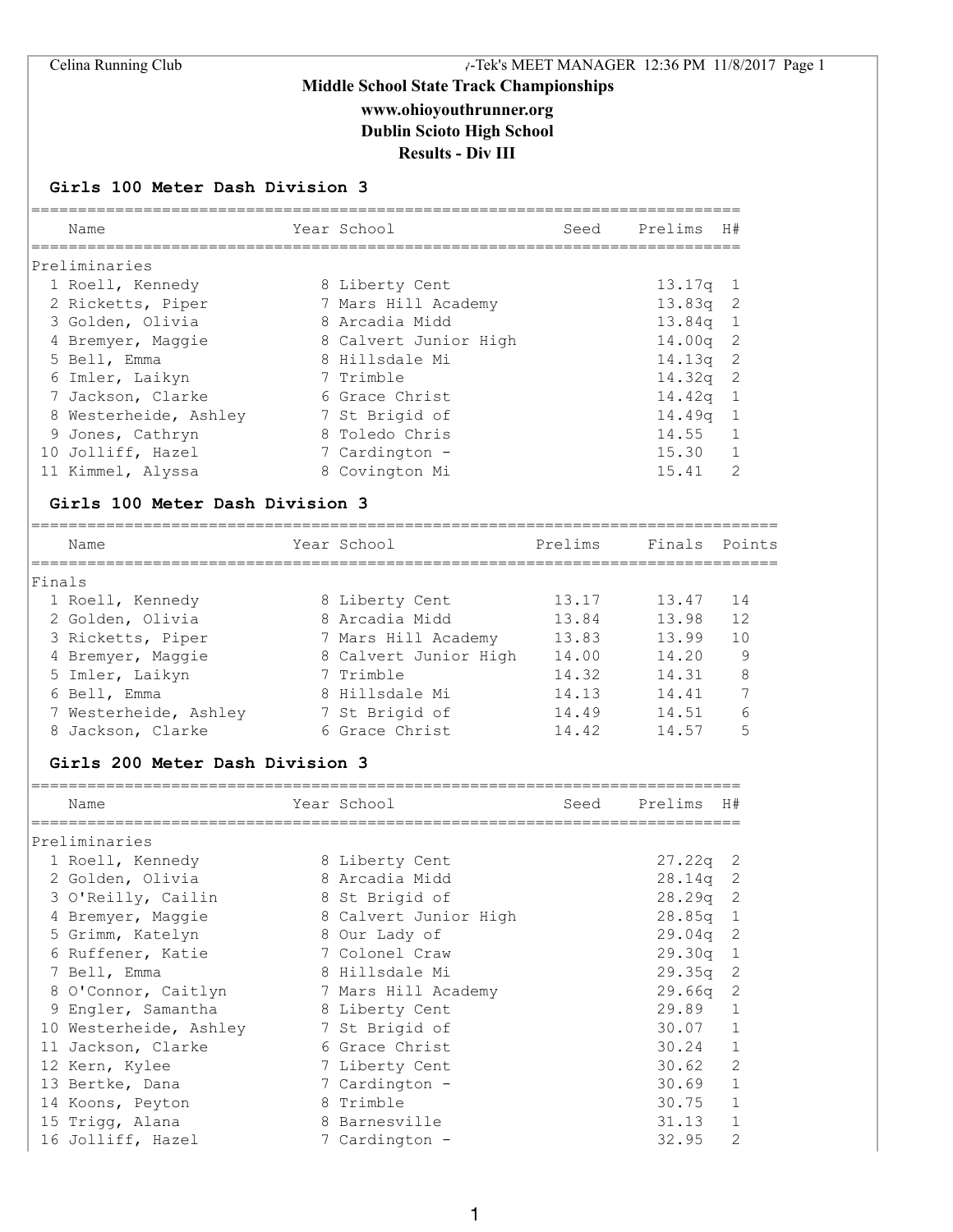## **Girls 200 Meter Dash Division 3**

|        | Name                                                | Year School                 | Prelims | Finals Points    |                       |                |
|--------|-----------------------------------------------------|-----------------------------|---------|------------------|-----------------------|----------------|
| Finals |                                                     |                             |         |                  |                       |                |
|        | 1 Roell, Kennedy                                    | 8 Liberty Cent              | 27.22   | 27.27            | 14                    |                |
|        | 2 Golden, Olivia                                    | 8 Arcadia Midd              | 28.14   | 27.97            | 12                    |                |
|        | 3 O'Reilly, Cailin                                  | 8 St Brigid of              | 28.29   | 28.09            | 10                    |                |
|        | 4 Bremyer, Maggie                                   | 8 Calvert Junior High 28.85 |         | 28.26            | 9                     |                |
|        | 5 Grimm, Katelyn                                    | 8 Our Lady of               | 29.04   | 28.89            | 8                     |                |
|        | 6 O'Connor, Caitlyn 7 Mars Hill Academy 29.66 29.05 |                             |         |                  | 7                     |                |
|        | 7 Bell, Emma                                        | 8 Hillsdale Mi              |         | 29.35 29.22      |                       | 6              |
|        | 8 Ruffener, Katie                                   | 7 Colonel Craw              | 29.30   | 29.97            | 5                     |                |
|        | Girls 400 Meter Dash Division 3                     |                             |         |                  |                       |                |
|        |                                                     |                             |         |                  |                       |                |
|        | Name                                                | Year School                 | Seed    | Finals H# Points |                       |                |
|        | 1 Roell, Kennedy                                    | 8 Liberty Cent              |         | 1:01.94          | $\mathbf{1}$          | 14             |
|        | 2 Sanford, Lauryn                                   | 8 Riverside Mi              |         | 1:02.69          |                       | 2, 12          |
|        | 3 Owen, Kayla                                       | 8 Western Rese              |         | $1:04.43$ 1      |                       | 10             |
|        | 4 Bell, Emma                                        | 8 Hillsdale Mi              |         | $1:05.34$ 1 9    |                       |                |
|        | 5 Bouton, Audrey                                    | 7 Fredericktown             |         | 1:06.61          | $2^{\circ}$           | 8              |
|        | 6 White, Emma                                       | 7 Calvert Junior High       |         | 1:06.83          | 1                     | $\overline{7}$ |
|        | 7 Heath, Alaina                                     | 7 Riverside Mi              |         | 1:08.19          | $\overline{2}$        | 6              |
|        | 8 Jernejcic, Emily                                  | 8 Village Academy           |         | 1:09.14          | $\overline{2}$        | 5              |
|        | 9 Bertke, Dana                                      | 7 Cardington -              |         | 1:09.99          | $\mathbf{1}$          | $\overline{4}$ |
|        | 10 Gillem, Dana                                     | 8 Houston Junior High       |         | 1:10.43          | $\mathbf{1}$          | 3              |
|        | 11 Kimmel, Alyssa                                   | 8 Covington Mi              |         | 1:10.97          | $\mathbf{2}^{\prime}$ | $\overline{2}$ |
|        | 12 Lawrence, Ireland                                | 7 Allen East Mustangs       |         | 1:11.99          | $\overline{2}$        | $\mathbf{1}$   |
|        | 13 Scurlock, Bella                                  | 8 Cardington -              |         | 1:14.94          | $\mathbf{1}$          |                |
|        | 14 Young, Marlo                                     | 8 Cardington -              |         | 1:24.30          | $\mathbf{1}$          |                |
|        | Girls 800 Meter Run Division 3                      |                             |         |                  |                       |                |

| Name |                                                                                                                                                                                                                                                                                              | Seed                                                                                                                                                                                                                                                                                        |         |               |
|------|----------------------------------------------------------------------------------------------------------------------------------------------------------------------------------------------------------------------------------------------------------------------------------------------|---------------------------------------------------------------------------------------------------------------------------------------------------------------------------------------------------------------------------------------------------------------------------------------------|---------|---------------|
|      |                                                                                                                                                                                                                                                                                              |                                                                                                                                                                                                                                                                                             | 2:29.71 | 14            |
|      |                                                                                                                                                                                                                                                                                              |                                                                                                                                                                                                                                                                                             | 2:29.79 | 12            |
|      |                                                                                                                                                                                                                                                                                              |                                                                                                                                                                                                                                                                                             | 2:36.35 | 10            |
|      |                                                                                                                                                                                                                                                                                              |                                                                                                                                                                                                                                                                                             | 2:37.51 | 9             |
|      |                                                                                                                                                                                                                                                                                              |                                                                                                                                                                                                                                                                                             | 2:39.87 | 8             |
|      |                                                                                                                                                                                                                                                                                              |                                                                                                                                                                                                                                                                                             | 2:43.48 | 7             |
|      |                                                                                                                                                                                                                                                                                              |                                                                                                                                                                                                                                                                                             | 2:46.37 | 6             |
|      |                                                                                                                                                                                                                                                                                              |                                                                                                                                                                                                                                                                                             | 2:46.53 | 5             |
|      |                                                                                                                                                                                                                                                                                              |                                                                                                                                                                                                                                                                                             | 2:47.50 | 4             |
|      |                                                                                                                                                                                                                                                                                              |                                                                                                                                                                                                                                                                                             | 2:49.21 | 3             |
|      |                                                                                                                                                                                                                                                                                              |                                                                                                                                                                                                                                                                                             | 2:50.27 | $\mathcal{D}$ |
|      |                                                                                                                                                                                                                                                                                              |                                                                                                                                                                                                                                                                                             | 2:53.64 |               |
|      |                                                                                                                                                                                                                                                                                              |                                                                                                                                                                                                                                                                                             | 2:58.85 |               |
|      |                                                                                                                                                                                                                                                                                              |                                                                                                                                                                                                                                                                                             | 3:13.64 |               |
|      | 1 Ramirez, Brittney<br>2 Coe, Ellyn<br>3 Reynolds, Ellen<br>4 Marhefka, Ellie<br>5 Baird, Chloe<br>6 Cameron, Amelia<br>7 Grooms, Ashleigh<br>8 Ramirez, Karley<br>9 Medley, Dana<br>10 Detling, Grace<br>11 Oelkrug, Hope<br>12 Scurlock, Bella<br>13 Sweetman, Dillon<br>14 Mccoy, Allison | Year School<br>8 Archbold Mid<br>8 Cedarville M<br>6 Mars Hill Academy<br>8 United Junior High<br>7 Patrick Henr<br>8 Village Academy<br>7 Mars Hill Academy<br>7 Archbold Mid<br>7 Newbury Junior High<br>8 Barnesville<br>7 Liberty Cent<br>8 Cardington -<br>6 St Brigid of<br>7 Trimble |         | Finals Points |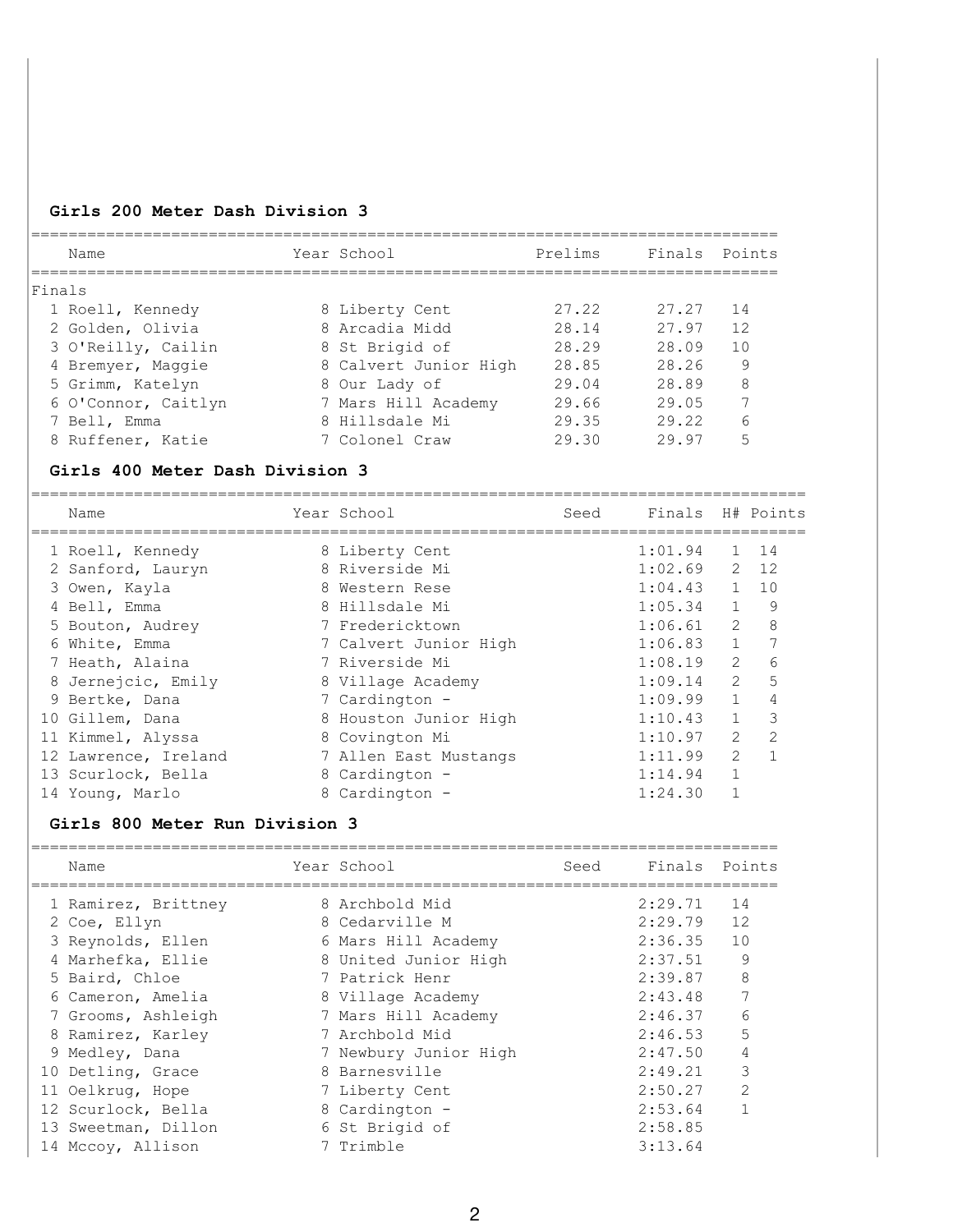### **Girls 1600 Meter Run Division 3**

| Name                 | Year School           | Seed | Finals  | Points         |
|----------------------|-----------------------|------|---------|----------------|
| 1 Sauder, Kylie      | 8 Archbold Mid        |      | 5:20.63 | 14             |
| 2 Marhefka, Ellie    | 8 United Junior High  |      | 5:45.52 | 12             |
| 3 Cameron, Amelia    | 8 Village Academy     |      | 5:46.19 | 10             |
| 4 Woolace, Trinitie  | 8 Stryker Junior High |      | 5:48.49 | 9              |
| 5 Sweetman, Dillon   | 6 St Brigid of        |      | 5:49.21 | 8              |
| 6 Miller, Sydney     | 8 Liberty Cent        |      | 5:50.14 | 7              |
| 7 Oelkrug, Hope      | 7 Liberty Cent        |      | 5:50.33 | 6              |
| 8 Reynolds, Kassidy  | 8 Calvert Junior High |      | 5:52.59 | 5              |
| 9 Lust, Allison      | 7 Wynford Junior High |      | 5:53.48 | 4              |
| 10 Martin, Haylie    | 8 Upper Scioto        |      | 5:55.99 | 3              |
| 11 Sam, Kendall      | 8 Genoa Christ        |      | 5:56.22 | $\overline{2}$ |
| 12 Rademacher, Grace | 8 Village Academy     |      | 5:59.70 |                |
| 13 Stute, Lydia      | 8 Fredericktown       |      | 6:13.17 |                |
| 14 Helmick, Emma     | 7 Barnesville         |      | 6:16.52 |                |
| 15 Young, Marlo      | 8 Cardington -        |      | 6:45.17 |                |
| 16 Mccoy, Allison    | 7 Trimble             |      | 6:47.25 |                |
|                      |                       |      |         |                |

### **Girls 3200 Meter Run Division 3**

| Name                   | Year School           | Seed | Finals Points |                |
|------------------------|-----------------------|------|---------------|----------------|
| 1 Porter, Grace        | 8 Toledo Chris        |      | 12:24.89      | -14            |
| 2 Woolace, Trinitie    | 8 Stryker Junior High |      | 12:30.86      | 12             |
| 3 Miller, Sydney       | 8 Liberty Cent        |      | 13:27.77      | 1 <sub>0</sub> |
| 4 Aigler, Caleigh      | 7 Calvert Junior High |      | 13:29.16      | 9              |
| 5 Thorne, Macy         | 8 Fredericktown       |      | 13:53.26      | 8              |
| 6 Stephenson, Danielle | 8 Houston Junior High |      | 14:45.92      | 7              |
| 7 Young, Marlo         | 8 Cardington -        |      | 15:41.57      | 6              |

### **Girls 100 Meter Hurdles Division 3**

| Name                 | Year School           | Seed | Prelims    | H#             |
|----------------------|-----------------------|------|------------|----------------|
| Preliminaries        |                       |      |            |                |
| 1 Domitrovich, Naomi | 8 Mc Donald Ju        |      | $16.49q$ 1 |                |
| 2 Ruffener, Katie    | 7 Colonel Craw        |      | $16.61q$ 1 |                |
| 3 Imler, Laikyn      | 7 Trimble             |      | $16.71q$ 1 |                |
| 4 Voqt, Cassidy      | 8 Colonel Craw        |      | $17.17q$ 2 |                |
| 5 Bingham, Lainey    | 8 Elmwood Midd        |      | $17.40q$ 3 |                |
| 6 Long, Sophie       | 8 Liberty Cent        |      | $17.41q$ 3 |                |
| 7 James, Aliisa      | 8 Dayton Chris        |      | 17.48g 1   |                |
| 8 Grimm, Katelyn     | 8 Our Lady of         |      | 17.64g     | $\overline{2}$ |
| 9 Halas, Mara        | 8 Crestview Mi        |      | 18.00      | 2              |
| 10 Norman, Jacquelyn | 8 Toledo Chris        |      | 18.06 3    |                |
| 11 Lewin, Hannah     | 8 Felicity-Fra        |      | 18.34      | 3              |
| 12 Knight, Allison   | 8 Riverside Mi        |      | 18.37      | 3              |
| 13 Mckinzie, Kylie   | 7 Allen East Mustangs |      | 18.44      | $\overline{1}$ |
|                      |                       |      |            |                |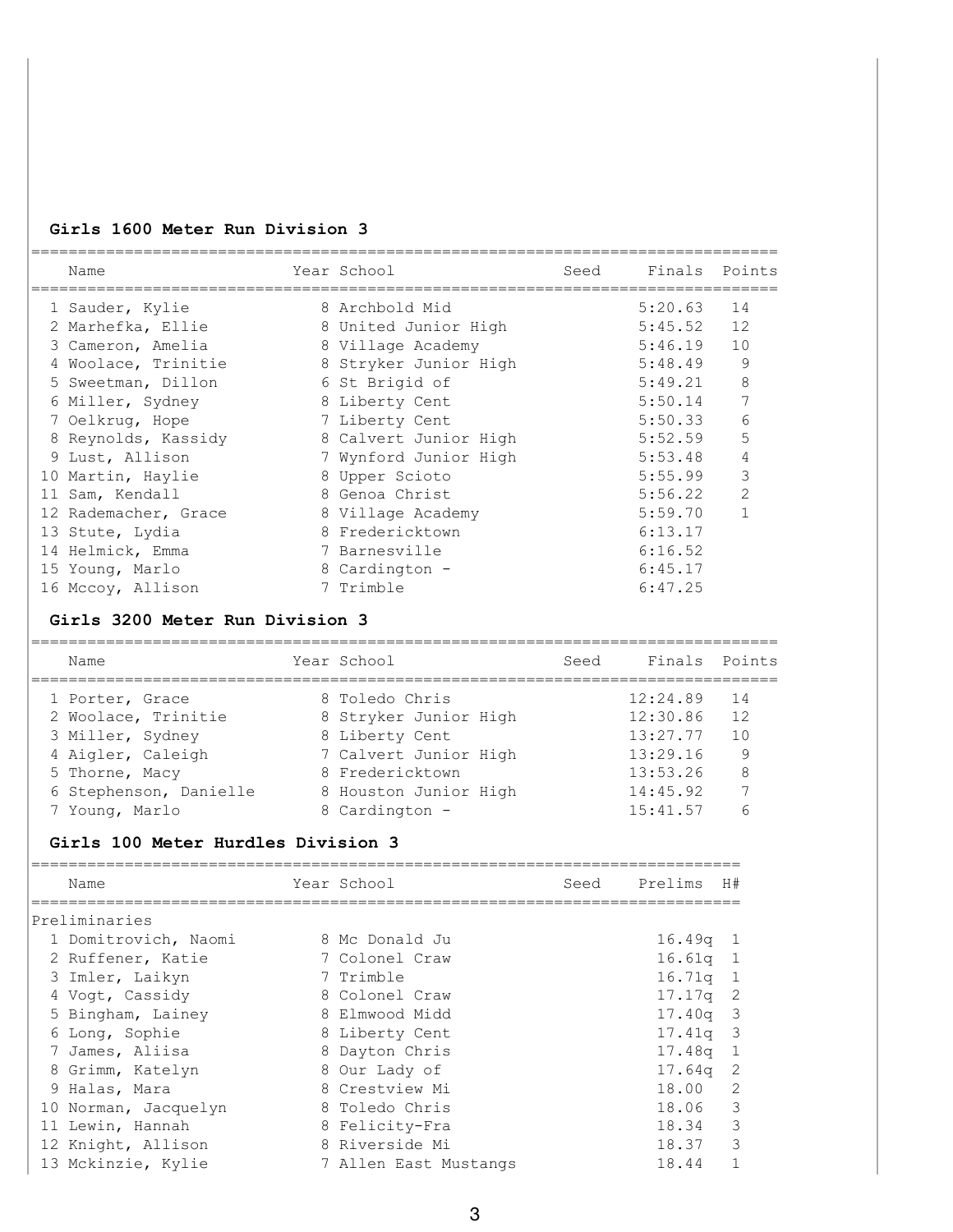| 14 Troutwine, Mariah  | 8 Ansonia Junior High | 18.81 3 |  |
|-----------------------|-----------------------|---------|--|
| 15 Carwell, Samantha  | 8 Fredericktown       | 19.48 2 |  |
| 16 Sonnenberg, Jensen | 7 Liberty Cent        | 20.49 2 |  |
| 17 Bower, Aubrey      | 8 St Brigid of        | 21.46 1 |  |

### **Girls 100 Meter Hurdles Division 3**

| Name                 | Year School    | Prelims | Finals Points |    |
|----------------------|----------------|---------|---------------|----|
| Finals               |                |         |               |    |
| 1 Imler, Laikyn      | 7 Trimble      | 16.71   | 16.47         | 14 |
| 2 Voqt, Cassidy      | 8 Colonel Craw | 17.17   | 17.27         | 12 |
| 3 Ruffener, Katie    | 7 Colonel Craw | 16.61   | 17.34         | 10 |
| 4 James, Aliisa      | 8 Dayton Chris | 17.48   | 17.38         | 9  |
| 5 Long, Sophie       | 8 Liberty Cent | 17.41   | 17.50         | 8  |
| 6 Grimm, Katelyn     | 8 Our Lady of  | 17.64   | 17.79         |    |
| 7 Bingham, Lainey    | 8 Elmwood Midd | 17.40   | 17.85         | 6  |
| 8 Domitrovich, Naomi | 8 Mc Donald Ju | 16.49   | 19.45         | 5  |
|                      |                |         |               |    |

#### **Girls 200 Meter Hurdles Division 3**

=================================================================================== Name Tear School Seed Finals H# Points

| 1 James, Aliisa      | 8 Dayton Chris        | 30.42 | 2              | 14             |
|----------------------|-----------------------|-------|----------------|----------------|
| 2 Domitrovich, Naomi | 8 Mc Donald Ju        | 30.71 | $\mathbf{1}$   | 12             |
| 3 Grimm, Katelyn     | 8 Our Lady of         | 31.15 | $\overline{1}$ | 10             |
| 4 Vogt, Cassidy      | 8 Colonel Craw        | 31.62 | 2              | 9              |
| 5 Ruffener, Katie    | 7 Colonel Craw        | 32.24 | $\mathbf{1}$   | 8              |
| 6 Norman, Jacquelyn  | 8 Toledo Chris        | 32.37 | $\overline{2}$ | 7              |
| 7 Mckinzie, Kylie    | 7 Allen East Mustangs | 32.68 | $\overline{2}$ | 6              |
| 8 Knight, Allison    | 8 Riverside Mi        | 32.87 | $\mathbf{1}$   | 5              |
| 9 Bingham, Lainey    | 8 Elmwood Midd        | 32.88 | $\mathcal{L}$  | $\overline{4}$ |
| 10 Martin, Haylie    | 8 Upper Scioto        | 33.76 | $\mathcal{L}$  | 3              |
| 11 Wrasman, Abby     | 7 Fort Loramie        | 34.29 | $\mathbf{1}$   | $\mathcal{L}$  |
| 12 Carwell, Samantha | 8 Fredericktown       | 34.62 | $\mathbf{1}$   |                |
| 13 Trigg, Alana      | 8 Barnesville         | 34.66 | $\overline{2}$ |                |
| 14 Lewin, Hannah     | 8 Felicity-Fra        | 35.47 |                |                |

## **Girls 4x100 Meter Relay Division 3**

| School                         |    | Seed                     | Finals Points |     |
|--------------------------------|----|--------------------------|---------------|-----|
| 1 Mars Hill Academy            |    |                          | 54.68         | 14  |
| 1) Ricketts, Piper 7           |    | 2) O'Connor, Caitlyn 7   |               |     |
| 3) Hawkins, Aria 7             | 4) | Weitzel, Olivia 7        |               |     |
| 2 Liberty Center Middle School |    |                          | 54.71         | 12  |
| 1) Engler, Samantha 8          |    | 2) Kern, Kylee 7         |               |     |
| 3) Mohler, Kate 7              |    | 4) Hollenbaugh, Aubree 7 |               |     |
| 3 Allen East Mustangs          |    |                          | 57.03         | 1 O |
| 1) Truex, Emily 7              |    | 2) Lawrence, Ireland 7   |               |     |
| 3) Mckinzie, Kylie 7           | 4) | Goble, Adrian 7          |               |     |
| 4 Fredericktown                |    |                          | 57.53         | 9   |
| 1) Rook, Emily 7               |    | 2) Swihart, Celeste 7    |               |     |
| 3) Maglott, Annie 7            | 4) | Hamilton, Almonnie 8     |               |     |

#### **Girls 4x200 Meter Relay Division 3**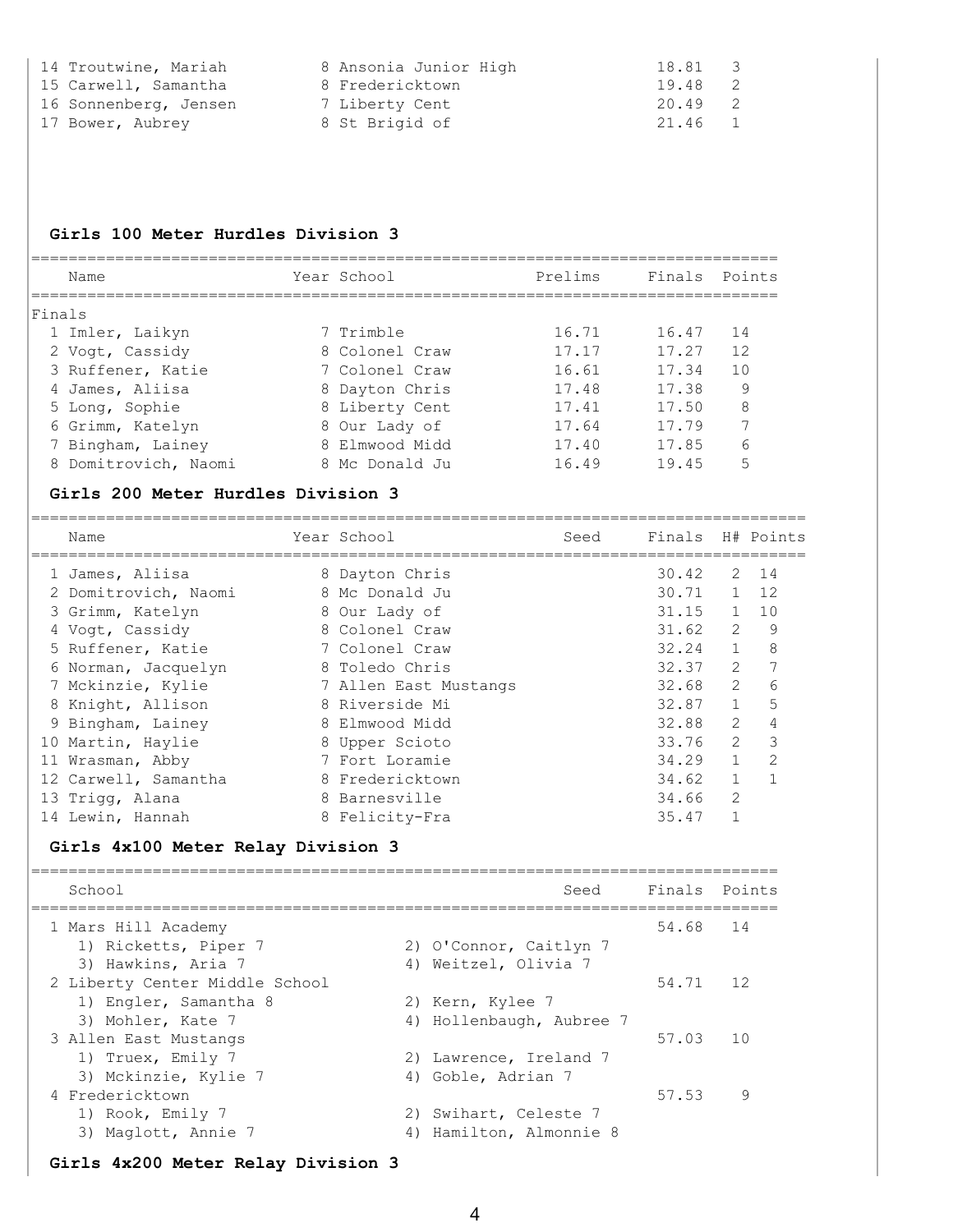| School                                                                                          | Seed                                         | Finals Points |        |
|-------------------------------------------------------------------------------------------------|----------------------------------------------|---------------|--------|
| 1 Mars Hill Academy                                                                             |                                              | 1:56.94       | 14     |
| 1) O'Connor, Caitlyn 7                                                                          | 2) Weitzel, Dana 7                           |               |        |
|                                                                                                 |                                              |               |        |
| Girls 4x200 Meter Relay Division 3                                                              |                                              |               |        |
| 3) Weitzel, Olivia 7                                                                            | 4) Ricketts, Piper 7                         |               |        |
| 2 Liberty Center Middle School                                                                  |                                              | 1:57.86       | 12     |
| 1) Hollenbaugh, Aubree 7                                                                        | 2) Mohler, Kate 7                            |               |        |
| 3) Long, Sophie 8                                                                               | 4) Engler, Samantha 8                        |               |        |
| 3 Fredericktown                                                                                 |                                              | 2:00.47       | 10     |
| 1) Rook, Emily 7<br>3) Hamilton, Almonnie 8                                                     | 2) Werner, Mel 8<br>4) Maglott, Annie 7      |               |        |
| 4 Allen East Mustangs                                                                           |                                              | 2:06.41       | 9      |
| 1) Truex, Emily 7                                                                               | 2) Lawrence, Ireland 7                       |               |        |
| 3) Nungester, Medjina 8                                                                         | 4) Goble, Adrian 7                           |               |        |
| 5 Trimble                                                                                       |                                              | 2:12.70       | 8      |
| 1) Williams, Cheyenne 8                                                                         | 2) Koons, Peyton 8                           |               |        |
| 3) Imler, Laikyn 7                                                                              | 4) Mccoy, Allison 7                          |               |        |
| 6 Houston Junior High                                                                           |                                              | 2:13.85       | 7      |
| 1) Gillem, Dana 8                                                                               | 2) Mohler, Catryn 8<br>4) Booher, Mariah 8   |               |        |
| 3) Stephenson, Danielle 8<br>Girls 4x400 Meter Relay Division 3                                 |                                              |               |        |
| School                                                                                          | Seed                                         | Finals        | Points |
|                                                                                                 | -==============================              |               |        |
| 1 Archbold Middle School                                                                        |                                              | 4:33.61       | 14     |
| 1) Sauder, Kylie 8<br>3) Ramirez, Karley 7                                                      | 2) Ramirez, Brittney 8<br>4) Rose, Natalee 7 |               |        |
| 2 Mars Hill Academy                                                                             |                                              |               |        |
|                                                                                                 |                                              |               |        |
|                                                                                                 |                                              | 4:33.73       | 12     |
| 1) Weitzel, Dana 7                                                                              | 2) Hawkins, Aria 7<br>4) Weitzel, Olivia 7   |               |        |
| 3) Reynolds, Ellen 6                                                                            |                                              | 4:42.23       | 10     |
| 1) Craft, Elle 8                                                                                | 2) Kundo, Sophie 8                           |               |        |
| 3) Miller, Sydney 8                                                                             | 4) Kern, Kylee 7                             |               |        |
|                                                                                                 |                                              | 4:45.04       | 9      |
| 1) Wilson, Abby 7                                                                               | 2) Lindeman, Katie 8                         |               |        |
| 3) Sanders, Sadie 7                                                                             | 4) Bouton, Audrey 7                          |               |        |
|                                                                                                 |                                              | 4:54.20       | 8      |
| 1) Jernejcic, Emily 8                                                                           | 2) Cameron, Amelia 8                         |               |        |
| 3) Fry, Devan 8                                                                                 | 4) Rademacher, Grace 8                       |               |        |
|                                                                                                 |                                              |               |        |
| School                                                                                          | Seed                                         | Finals        |        |
| 3 Liberty Center Middle School<br>4 Fredericktown<br>5 Village Academy<br>1 Mars Hill Academy   |                                              | 10:46.76      | 14     |
| 1) Hawkins, Aria 7                                                                              | 2) Weitzel, Dana 7                           |               |        |
| 3) Reynolds, Ellen 6                                                                            | 4) Grooms, Ashleigh 7                        |               |        |
|                                                                                                 |                                              | 11:08.10      | 12     |
| Girls 4x800 Meter Relay Division 3<br>2 Fredericktown<br>1) Stute, Lydia 8<br>3) Thorne, Macy 8 | 2) Wilson, Abby 7<br>4) Sanders, Sadie 7     |               | Points |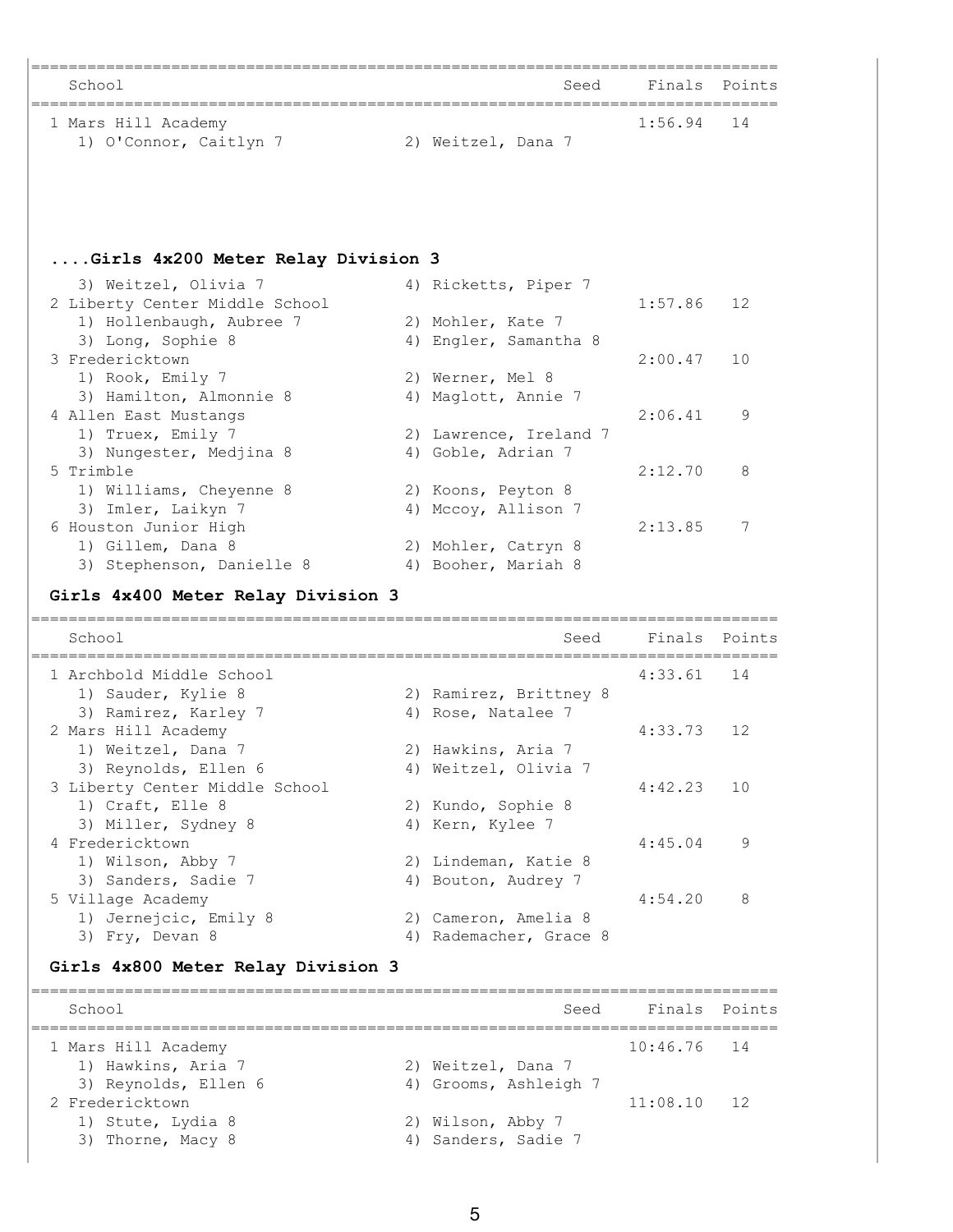| Name                                     |             | Year School                             | Seed | Finals                       | Points            |
|------------------------------------------|-------------|-----------------------------------------|------|------------------------------|-------------------|
| 1 Sanford, Lauryn                        |             | 8 Riverside Mi                          |      | $5 - 00.00$                  | 14                |
| 2 Wrasman, Abby                          |             | 7 Fort Loramie                          |      | $4 - 08.00$                  | 12                |
|                                          |             |                                         |      |                              |                   |
| Girls High Jump Division 3               |             |                                         |      |                              |                   |
| 3 Mullen, Mallory                        |             | 7 Springfield                           |      | J4-08.00                     | 10                |
| 4 Stephens, Rylee                        |             | 8 Barnesville                           |      | $4 - 06.00$                  | 9                 |
| 5 Mccreary, Emily                        |             | 8 John R Lea M                          |      | J4-06.00                     | 8                 |
| 6 O'Reilly, Cailin                       |             | 8 St Brigid of                          |      | $4 - 04.00$                  | 7                 |
| 7 Werner, Mel                            |             | 8 Fredericktown                         |      | $4 - 02.00$                  | 6                 |
| 8 Bertke, Dana                           |             | 7 Cardington -                          |      | $4 - 00.00$                  | 5                 |
| -- Scurlock, Bella                       |             | 8 Cardington -                          |      | ΝH                           |                   |
| -- Bouton, Audrey                        |             | 7 Fredericktown                         |      | ΝH                           |                   |
| Girls Pole Vault Division 3              |             |                                         |      |                              |                   |
| Name                                     |             | Year School                             | Seed | Finals                       | Points            |
| 1 Wixom, Ellie                           |             | 8 Pettisville                           |      | $8 - 06.00$                  | 14                |
| 2 Long, Sophie                           |             | 8 Liberty Cent                          |      | $8 - 00.00$                  | 12                |
| 3 Detling, Grace                         |             | 8 Barnesville                           |      | $7 - 09.00$                  | 10                |
| 4 Booher, Mariah                         |             | 8 Houston Junior High                   |      | $7 - 06.00$                  | 9                 |
| 5 Heidinger, Alexis                      |             | 8 Norwayne Mid                          |      | $J7 - 06.00$                 | 8                 |
| 6 Trigg, Alana                           |             | 8 Barnesville                           |      | 7-00.00                      | 5.50              |
| 6 Troutwine, Mariah                      |             | 8 Ansonia Junior High                   |      | 7-00.00                      | 5.50              |
| 6 Reck, Ellery                           |             | 8 Covington Mi                          |      | $7 - 00.00$                  | 5.50              |
| 6 Stute, Lydia                           |             | 8 Fredericktown                         |      | $7 - 00.00$                  | 5.50              |
| 10 Swihart, Celeste                      |             | 7 Fredericktown                         |      | $J7 - 00.00$                 | 3                 |
| Girls Long Jump Division 3               |             |                                         |      |                              |                   |
| Name                                     | ----------- | Year School<br>-----------------        | Seed | Finals                       | Points            |
| 1 Sanford, Lauryn                        |             | 8 Riverside Mi                          |      | $15 - 00.50$                 | 14                |
| 2 Breier, Brianna                        |             | 7 Stryker Junior High                   |      | $14 - 02.00$                 | 12                |
| 3 Porter, Grace                          |             | 8 Toledo Chris                          |      | $14 - 00.25$                 | 10                |
| Jones, Cathryn                           |             | 8 Toledo Chris                          |      | $13 - 11.25$                 | 9                 |
| 5 Vogt, Cassidy                          |             | 8 Colonel Craw                          |      | $13 - 09.50$                 | 8                 |
| 6 Halas, Mara                            |             | 8 Crestview Mi                          |      | $13 - 06.75$                 | 7                 |
| 7 Owen, Kayla                            |             | 8 Western Rese                          |      | $13 - 06.00$                 | 6                 |
| 8 Wrasman, Abby                          |             | 7 Fort Loramie                          |      | $13 - 05.75$                 | 5                 |
| O'Reilly, Cailin<br>9                    |             | 8 St Brigid of                          |      | $13 - 05.50$                 | 4                 |
| 10 Rook, Emily                           |             | 7 Fredericktown                         |      | $13 - 03.50$                 | 3                 |
| 11 Martinez, Ava                         |             | 8 Dalton Inter                          |      | $13 - 03.25$                 | 2<br>$\mathbf{1}$ |
| 12 Booher, Mariah                        |             | 8 Houston Junior High                   |      | $13 - 00.25$                 |                   |
| 13 White, Emma                           |             | 7 Calvert Junior High                   |      | $12 - 05.50$<br>$12 - 03.25$ |                   |
| 14 Sonnenberg, Jensen<br>15 Gillem, Dana |             | 7 Liberty Cent<br>8 Houston Junior High |      | $12 - 03.00$                 |                   |
| 16 Lindeman, Katie                       |             | 8 Fredericktown                         |      | $12 - 01.00$                 |                   |
| 17 Heath, Alaina                         |             | 7 Riverside Mi                          |      | $11 - 11.00$                 |                   |
|                                          |             |                                         |      |                              |                   |
| 18 Kimmel, Alyssa                        |             | 8 Covington Mi                          |      | $11 - 07.50$                 |                   |

6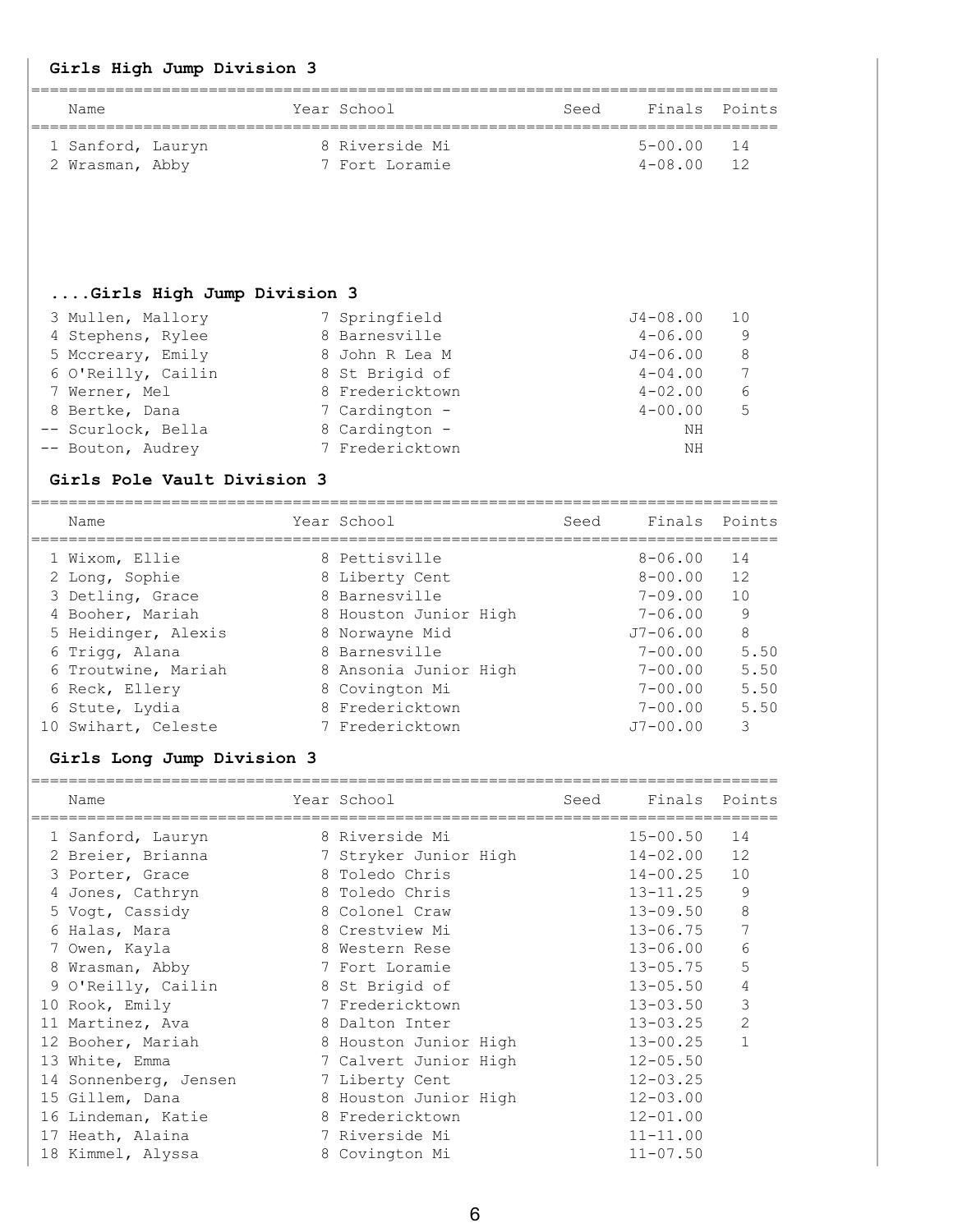| 19 Stephenson, Danielle | 8 Houston Junior High | $11 - 00.50$ |
|-------------------------|-----------------------|--------------|
| 20 Jolliff, Hazel       | 7 Cardington -        | $10 - 08.50$ |
| 21 Bower, Aubrey        | 8 St Brigid of        | $10 - 07.25$ |

## **Girls Shot Put Division 3**

|    | Name                  | Year School           | Seed | Finals Points |    |
|----|-----------------------|-----------------------|------|---------------|----|
|    | 1 Fintel, Trista      | 8 Patrick Henr        |      | $40 - 06.00$  | 14 |
|    | 2 Sitzlar, Makayla    | 7 Garaway Midd        |      | $39 - 02.50$  | 12 |
|    | 3 Panning, Breyonna   | 8 Mc Comb Junior High |      | $37 - 10.00$  | 10 |
|    | 4 Stitt, Carley       | 8 Mc Donald Ju        |      | $35 - 01.00$  | 9  |
|    | 5 Graber, Samantha    | 8 Liberty Cent        |      | $34 - 04.00$  | 8  |
|    | 6 Bumb, Libby         | 8 Tinora Junior High  |      | $33 - 09.50$  | 7  |
|    | 7 Moore, Allison      | 8 Upper Scioto        |      | $33 - 04.00$  | 6  |
|    | 8 Graber, Sarah       | 8 Liberty Cent        |      | $31 - 11.00$  | 5  |
|    | 9 Garrett, Reagan     | 8 Ashland Cres        |      | $31 - 05.00$  | 4  |
| 10 | Weyant, Rachel        | 8 Crestline Mi        |      | $30 - 07.50$  | 3  |
|    | 11 Sellers, Samantha  | 8 Lincolnview         |      | $29 - 09.50$  | 2  |
|    | 12 Mohler, Catryn     | 8 Houston Junior High |      | $29 - 09.25$  |    |
|    | 13 Williams, Cheyenne | 8 Trimble             |      | $29 - 07.50$  |    |
|    | 14 Mellenger, Lexie   | 8 Cardington -        |      | $26 - 02.50$  |    |
|    | 15 Brook, Alexis      | 7 Cardington -        |      | $24 - 04.25$  |    |
|    | 16 Meade, Jayden      | 8 Trimble             |      | $22 - 01.00$  |    |
|    | 17 Ives, Sophia       | 7 Trimble             |      | $21 - 03.50$  |    |

## **Girls Discus Throw Division 3**

| Name               |                                                                                                                                                                                                                                                                                              | Seed                                                                                                                                                                                                                                                                                                                                       | Finals Points |    |
|--------------------|----------------------------------------------------------------------------------------------------------------------------------------------------------------------------------------------------------------------------------------------------------------------------------------------|--------------------------------------------------------------------------------------------------------------------------------------------------------------------------------------------------------------------------------------------------------------------------------------------------------------------------------------------|---------------|----|
|                    |                                                                                                                                                                                                                                                                                              |                                                                                                                                                                                                                                                                                                                                            | $97 - 09$     | 14 |
|                    |                                                                                                                                                                                                                                                                                              |                                                                                                                                                                                                                                                                                                                                            | $95 - 08$     | 12 |
|                    |                                                                                                                                                                                                                                                                                              |                                                                                                                                                                                                                                                                                                                                            | $94 - 01$     | 10 |
|                    |                                                                                                                                                                                                                                                                                              |                                                                                                                                                                                                                                                                                                                                            | $85 - 09$     | 9  |
|                    |                                                                                                                                                                                                                                                                                              |                                                                                                                                                                                                                                                                                                                                            | $80 - 07$     | 8  |
|                    |                                                                                                                                                                                                                                                                                              |                                                                                                                                                                                                                                                                                                                                            | $76 - 11$     |    |
|                    |                                                                                                                                                                                                                                                                                              |                                                                                                                                                                                                                                                                                                                                            | $74 - 05$     | 6  |
|                    |                                                                                                                                                                                                                                                                                              |                                                                                                                                                                                                                                                                                                                                            | $73 - 01$     | 5  |
| Williams, Cheyenne |                                                                                                                                                                                                                                                                                              |                                                                                                                                                                                                                                                                                                                                            | $72 - 08$     | 4  |
|                    |                                                                                                                                                                                                                                                                                              |                                                                                                                                                                                                                                                                                                                                            | $72 - 05$     | 3  |
|                    |                                                                                                                                                                                                                                                                                              |                                                                                                                                                                                                                                                                                                                                            | $71 - 00$     | 2  |
|                    |                                                                                                                                                                                                                                                                                              |                                                                                                                                                                                                                                                                                                                                            | $58 - 11$     |    |
|                    |                                                                                                                                                                                                                                                                                              |                                                                                                                                                                                                                                                                                                                                            | $56 - 02$     |    |
|                    |                                                                                                                                                                                                                                                                                              |                                                                                                                                                                                                                                                                                                                                            | $48 - 11$     |    |
|                    |                                                                                                                                                                                                                                                                                              |                                                                                                                                                                                                                                                                                                                                            | $47 - 05$     |    |
|                    |                                                                                                                                                                                                                                                                                              |                                                                                                                                                                                                                                                                                                                                            |               |    |
| Name               |                                                                                                                                                                                                                                                                                              | Seed                                                                                                                                                                                                                                                                                                                                       | Prelims       | H# |
|                    | 1 Fintel, Trista<br>2 Garrett, Reagan<br>3 Sellers, Samantha<br>4 Graber, Samantha<br>5 Bumb, Libby<br>6 Hart, Katelyn<br>7 Stitt, Carley<br>8 Mohler, Catryn<br>9<br>10 Chabria, Diya<br>11 Graber, Sarah<br>12 Brook, Alexis<br>13 Mellenger, Lexie<br>14 Meade, Jayden<br>15 Ives, Sophia | Year School<br>8 Patrick Henr<br>8 Ashland Cres<br>8 Lincolnview<br>8 Liberty Cent<br>8 Tinora Junior High<br>7 Bellaire Mid<br>8 Mc Donald Ju<br>8 Houston Junior High<br>8 Trimble<br>8 Village Academy<br>8 Liberty Cent<br>7 Cardington -<br>8 Cardington -<br>8 Trimble<br>7 Trimble<br>Boys 100 Meter Dash Division 3<br>Year School |               |    |

Preliminaries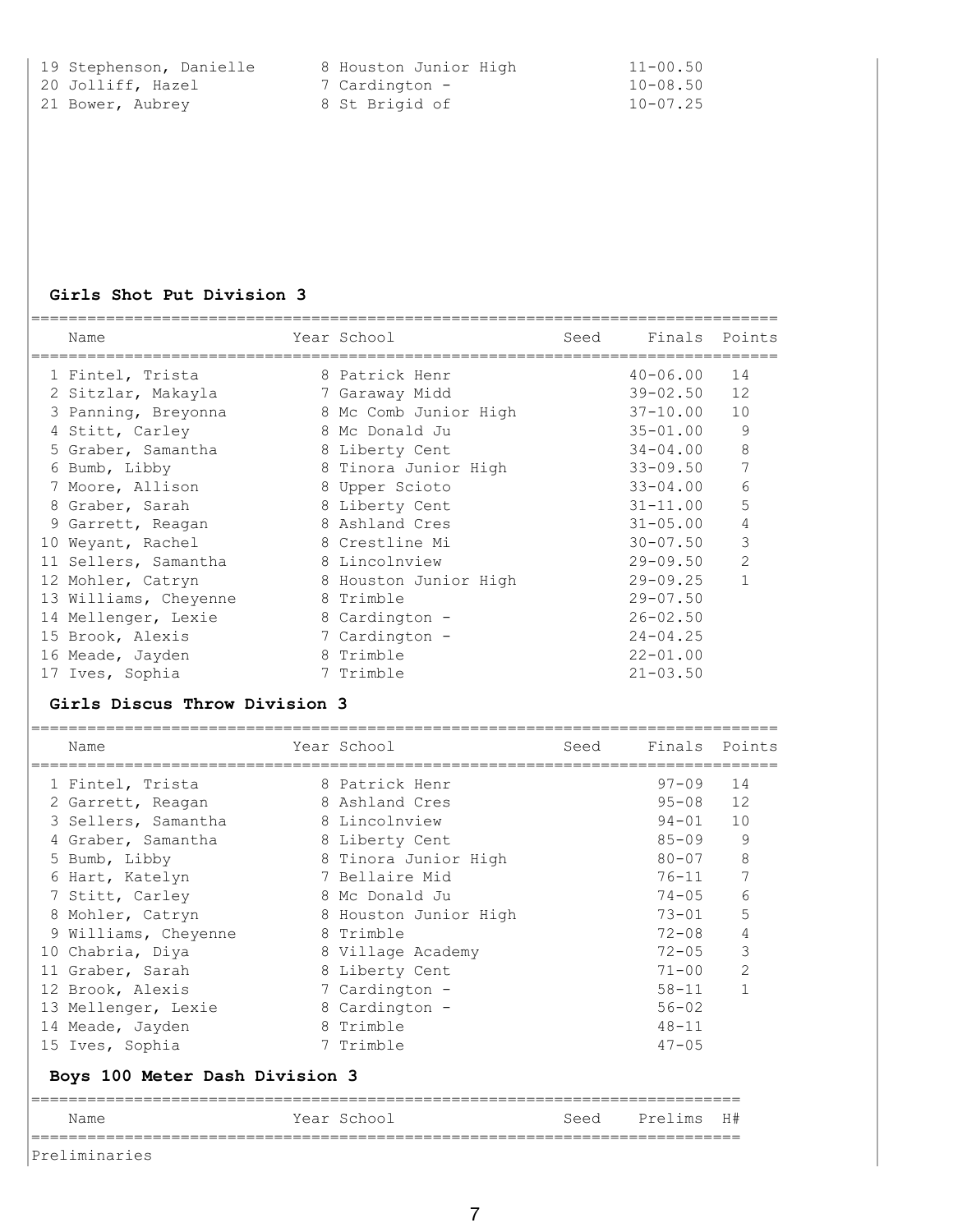| 1 Foust, Connor | 8 Arlington Ju    | $12.42q$ 3 |  |
|-----------------|-------------------|------------|--|
| 2 Gibson, Haden | 8 Brookfield M    | $12.49q$ 2 |  |
| 3 Zapfe, Kaleb  | 8 National Tra    | $12.56q$ 3 |  |
| 4 Myers, Mason  | 8 Hillsdale Mi    | $12.64q$ 1 |  |
| 5 Bailey, Bryce | 7 Whiteoak Jun    | $12.85q$ 2 |  |
| 6 Paxton, Ethan | 8 Perrysville     | $12.92q$ 1 |  |
| 7 Cela, Darion  | 8 Village Academy | $12.97q$ 1 |  |
| 8 Mohler, Reece | 8 Trimble         | $13.18q$ 2 |  |
| 9 Carroll, Gabe | 8 Mansfield Ch    | 13.30 2    |  |
|                 |                   |            |  |

## **....Boys 100 Meter Dash Division 3**

| 10 Halker, Ethan      | 8 Columbus Gro    | 13.66 | 3             |
|-----------------------|-------------------|-------|---------------|
| 11 Nanda, Max         | 8 Village Academy | 13.83 | 2             |
| 12 Parsons, Neil      | 7 Trimble B       | 14.02 | 3             |
| 13 Russell, James     | 8 Trimble B       | 14.17 |               |
| 14 Jenkins, Brice     | 8 Cardington -    | 14.26 |               |
| 15 Lent, Reid         | 8 Trimble B       | 14.50 | 2             |
| 16 Lester, Zach       | 8 Cardington -    | 14.99 | 2             |
| 17 Bailes, Reid       | 8 Trimble         | 15.73 | 3             |
| 18 Kinter, Mason      | 7 Cardington -    | 16.17 |               |
| 19 Drury, Ryan        | 8 Cardington -    | 18.31 | 3             |
| 20 Christy, Morgan    | 6 Village Academy | 20.51 | 3             |
| 21 Moodispaugh, Bryce | 7 Cardington -    | 20.71 | $\mathcal{L}$ |

# **Boys 100 Meter Dash Division 3**

| Name            | Year School       | Prelims | Finals Points |                |
|-----------------|-------------------|---------|---------------|----------------|
| Finals          |                   |         |               |                |
| 1 Gibson, Haden | 8 Brookfield M    | 12.49   | 12.39         | 14             |
| 2 Foust, Connor | 8 Arlington Ju    | 12.42   | 12.59         | 12             |
| 3 Myers, Mason  | 8 Hillsdale Mi    | 12.64   | 12.62         | 10             |
| 4 Zapfe, Kaleb  | 8 National Tra    | 12.56   | 12.63         | 9              |
| 5 Mohler, Reece | 8 Trimble         | 13.18   | 12.89         | 8              |
| 6 Paxton, Ethan | 8 Perrysville     | 12.92   | 12.95         | $\overline{ }$ |
| 7 Bailey, Bryce | 7 Whiteoak Jun    | 12.85   | 12.98         | 6              |
| 8 Cela, Darion  | 8 Village Academy | 12.97   | 13.06         | 5              |
|                 |                   |         |               |                |

# **Boys 200 Meter Dash Division 3**

| Name               |  | Year School         | Seed | Prelims    | H#                       |
|--------------------|--|---------------------|------|------------|--------------------------|
| Preliminaries      |  |                     |      |            |                          |
| 1 Wensink, Trevor  |  | 8 Toledo Chris      |      | $25.21q$ 2 |                          |
| 2 Zapfe, Kaleb     |  | 8 National Tra      |      | $25.40q$ 3 |                          |
| 3 Wright, Caleb    |  | 8 Riverside Mi      |      | $25.83q$ 1 |                          |
| 4 Foust, Connor    |  | 8 Arlington Ju      |      | $25.89q$ 1 |                          |
| 5 Braxton, Bradley |  | 8 Mars Hill Academy |      | $26.09q$ 1 |                          |
| 6 Paxton, Ethan    |  | 8 Perrysville       |      | $26.13q$ 1 |                          |
| 7 Cela, Darion     |  | 8 Village Academy   |      | 26.67q     | $\overline{2}$           |
| 8 Bailey, Bryce    |  | 7 Whiteoak Jun      |      | $26.79q$ 2 |                          |
| 9 Carroll, Gabe    |  | 8 Mansfield Ch      |      | 27.37 1    |                          |
| 10 Higgins, Gauge  |  | 8 Cardington -      |      | 28.42 1    |                          |
| 11 Fouts, Todd     |  | 8 Trimble           |      | 28.51      | $\overline{\phantom{a}}$ |
| 12 Russell, James  |  | 8 Trimble B         |      | 28.84      | 2                        |
| 13 Dixon, Tucker   |  | 7 Trimble B         |      | 29.00      | 3                        |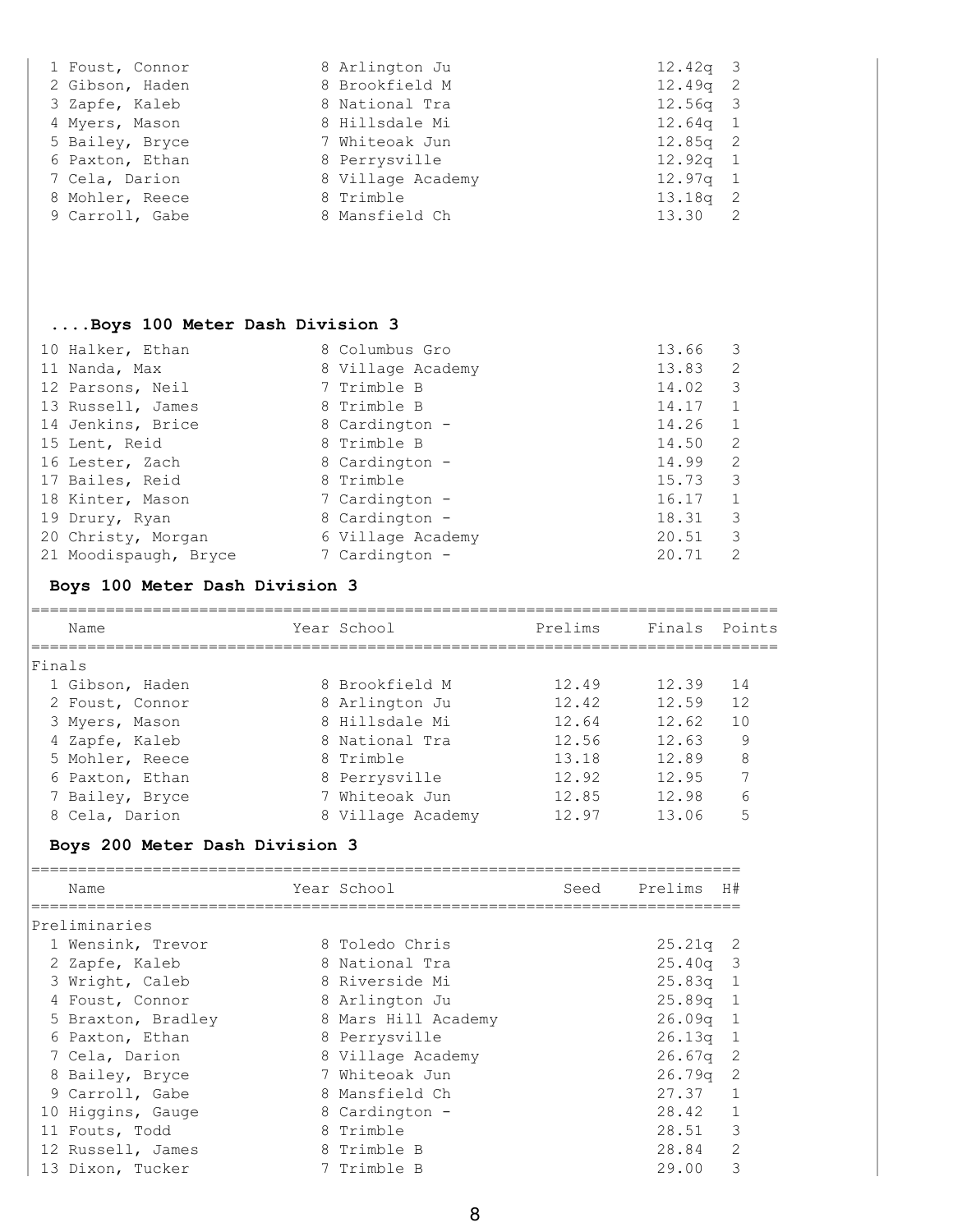| 14 Mooney, Jimmy   | 6 Dover Middle School | 29.10   |
|--------------------|-----------------------|---------|
| 15 Parsons, Neil   | 7 Trimble B           | 29.12   |
| 16 Lester, Zach    | 8 Cardington -        | 29.65 3 |
| 17 Lent, Reid      | 8 Trimble B           | 31.31   |
| 18 Phillips, Keanu | 7 Trimble B           | 31.77 3 |
| 19 Christy, Morgan | 6 Village Academy     | 34.24   |

## **Boys 200 Meter Dash Division 3**

| Name               | Year School         | Prelims | Finals Points |    |
|--------------------|---------------------|---------|---------------|----|
|                    |                     |         |               |    |
| <b>Finals</b>      |                     |         |               |    |
| 1 Wensink, Trevor  | 8 Toledo Chris      | 25.21   | 24.90         | 14 |
| 2 Braxton, Bradley | 8 Mars Hill Academy | 26.09   | 25.50         | 12 |
| 3 Wright, Caleb    | 8 Riverside Mi      | 25.83   | 25.56         | 10 |
| 4 Foust, Connor    | 8 Arlington Ju      | 25.89   | 25.73         | 9  |
| 5 Zapfe, Kaleb     | 8 National Tra      | 25.40   | 25.85         | 8  |
| 6 Paxton, Ethan    | 8 Perrysville       | 26.13   | 26.34         | 7  |
| 7 Cela, Darion     | 8 Village Academy   | 26.67   | 26.36         | 6  |
| 8 Bailey, Bryce    | 7 Whiteoak Jun      | 26.79   | 26.75         | 5  |

# **Boys 400 Meter Dash Division 3**

| Name                    | Year School           | Seed | Finals  |                | H# Points     |
|-------------------------|-----------------------|------|---------|----------------|---------------|
| 1 Theobald, Trey        | 8 Archbold Mid        |      | 54.59   |                | - 14          |
| 2 Harris, Cody          | 8 Sts Philip &        |      | 56.99   | $\mathbf{1}$   | 12            |
| 3 Phillips, Brandon     | 8 Trimble             |      | 57.00   | $\mathcal{L}$  | 1 O           |
| 4 Sheehan, Jordan       | 8 Brookfield M        |      | 59.53   | $\mathcal{L}$  | 9             |
| 5 Higgins, Gauge        | 8 Cardington -        |      | 59.75   | $\mathbf{1}$   | 8             |
| 6 Zapfe, Kaleb          | 8 National Tra        |      | 1:00.03 | $\overline{2}$ |               |
| 7 Braxton, Michael      | 6 Mars Hill Academy   |      | 1:00.26 | $\mathbf{1}$   | 6             |
| 8 Blankenship, Mickalen | 8 Mansfield Ch        |      | 1:01.21 | $\mathcal{L}$  | 5             |
| 9 Mooney, Jimmy         | 6 Dover Middle School |      | 1:06.05 | $\mathbf{1}$   |               |
| 10 Russell, James       | 8 Trimble B           |      | 1:09.22 | $\mathcal{L}$  | 3             |
| 11 Christie, Montrayel  | 7 Trimble B           |      | 1:10.10 |                | $\mathcal{P}$ |
| 12 Phillips, Keanu      | 7 Trimble B           |      | 1:15.13 | 2              |               |

## **Boys 800 Meter Run Division 3**

| Name                 | Year School           | Seed | Finals Points |    |
|----------------------|-----------------------|------|---------------|----|
| 1 Hoying, Max        | 8 Fort Loramie        |      | 2:14.25       | 14 |
| 2 Krabill, Titus     | 8 Fredericktow        |      | 2:15.29       | 12 |
| 3 Thistleton, James  | 6 Mars Hill Academy   |      | 2:16.16       | 10 |
| 4 Persinger, Danuel  | 8 Trimble             |      | 2:16.31       | 9  |
| 5 Tumbleson, Steven  | 8 Fredericktow        |      | 2:17.98       | 8  |
| 6 Krile, Alex        | 8 Village Academy     |      | 2:18.08       |    |
| 7 Trumpower, Evan    | 7 Mansfield Ch        |      | 2:18.60       | 6  |
| 8 Davis, Jackson     | 8 Mars Hill Academy   |      | 2:21.56       | 5  |
| 9 Dear, Luke         | 8 Allen East Mustangs |      | 2:23.74       | 4  |
| 10 Reardon, Maxwell  | 8 Newbury Junior High |      | 2:27.41       | 3  |
| 11 Freeborn, William | Trimble B             |      | 2:42.32       |    |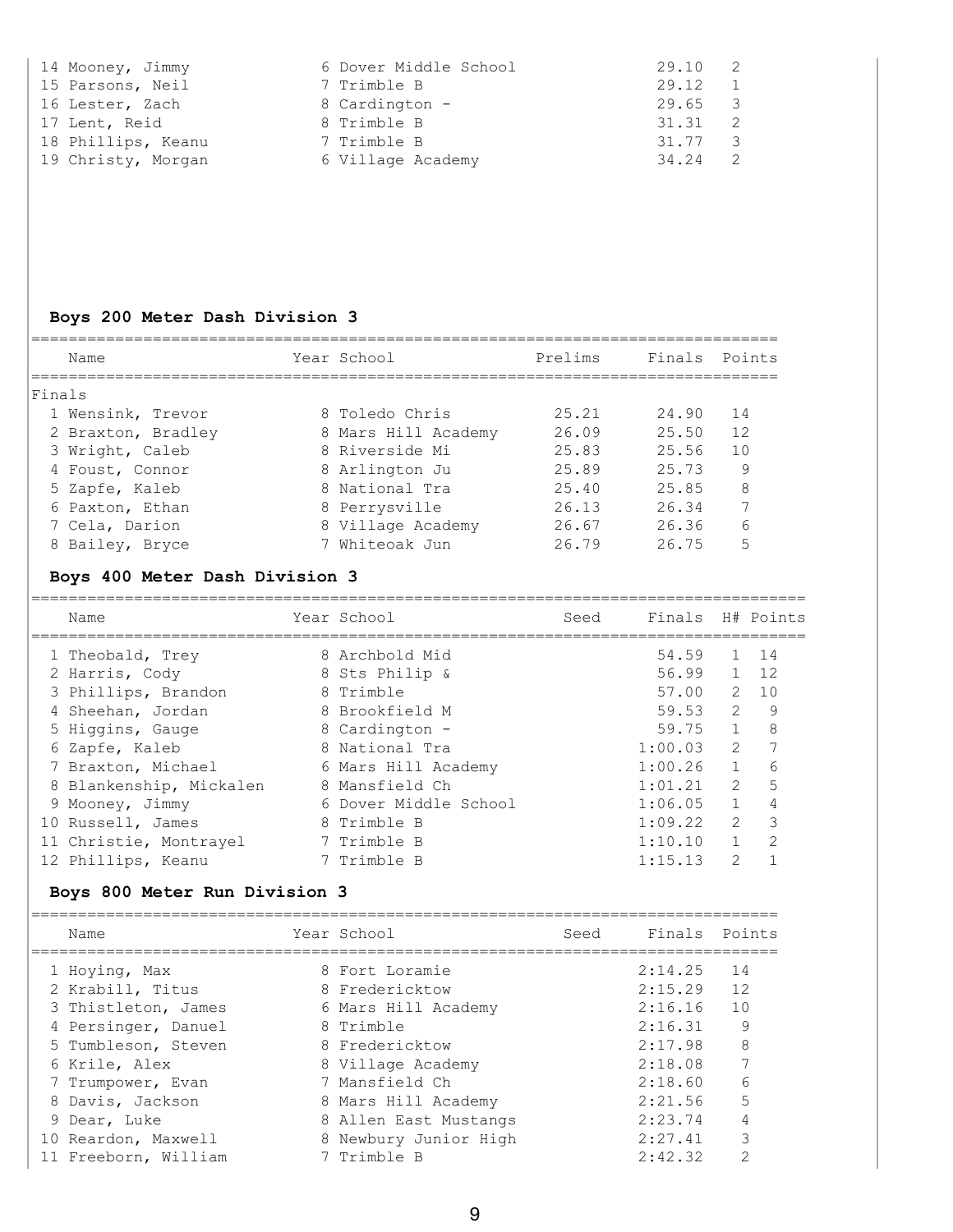| 12 Shutts, Braxton     | 7 Trimble   | 2:42.33 |
|------------------------|-------------|---------|
| 13 Christie, Montrayel | 7 Trimble B | 2:45.98 |

#### **Boys 1600 Meter Run Division 3**

| Name              | Year School    | Seed | Finals Points |                 |
|-------------------|----------------|------|---------------|-----------------|
|                   |                |      |               |                 |
| 1 Kuhn, Ross      | 8 Crestview Ju |      | $4:47.70$ 14  |                 |
| 2 Krabill, Titus  | 8 Fredericktow |      | 4:48.17       | 12              |
| 3 Koning, Trenton | 8 Cedarville M |      | 4:54.58       | $\overline{10}$ |

## **....Boys 1600 Meter Run Division 3**

| 4 Nester, Luke      | 8 Columbus Aca    | 4:55.30 | 9   |
|---------------------|-------------------|---------|-----|
| 5 Rakowsky, Lukas   | 8 Village Academy | 5:13.24 | -8  |
| 6 Britton, Zackary  | 8 Upper Scioto    | 5:23.02 | 7   |
| 7 Rogers, Brycen    | 8 Fairfield Ch    | 5:31.50 | 6   |
| 8 Shutts, Braxton   | 7 Trimble         | 5:33.52 | - 5 |
| 9 Freeborn, William | 7 Trimble B       | 5:45.59 | 4   |
| 10 Burrows, Ethan   | 8 Riverside Mi    | 5:57.08 | -3  |
| 11 Meade, Kaleb     | 8 Cardington -    | 6:22.52 | 2   |
| 12 Fullerton, Ethan | 7 Trimble B       | 6:36.90 | 1   |
|                     |                   |         |     |

## **Boys 3200 Meter Run Division 3**

| Name                | Year School           | Seed | Finals Points |    |
|---------------------|-----------------------|------|---------------|----|
| 1 White, Mason      | 8 Cardington -        |      | 10:27.24      | 14 |
| 2 Kuhn, Ross        | 8 Crestview Ju        |      | 11:08.09      | 12 |
| 3 Persinger, Danuel | 8 Trimble             |      | 11:52.88      | 10 |
| 4 Britton, Zackary  | 8 Upper Scioto        |      | 12:07.32      | 9  |
| 5 Ruble, Kannon     | 8 Allen East Mustangs |      | 12:16.43      | 8  |
| 6 Rogers, Brycen    | 8 Fairfield Ch        |      | 12:17.58      |    |
| 7 Chiwak, Caden     | 8 Shenandoah J        |      | 12:24.05      | 6  |
| Denney, Joe         | 7 Cardington -        |      | 13:27.56      | 5  |
|                     |                       |      |               |    |

## **Boys 110 Meter Hurdles Division 3**

| Name               | Year School           | Seed | Prelims    | H#            |
|--------------------|-----------------------|------|------------|---------------|
| Preliminaries      |                       |      |            |               |
| 1 Coleman, Barett  | 8 Elmwood Midd        |      | $16.92q$ 2 |               |
| 2 Baird, Kyler     | 7 Hicksville M        |      | $17.46q$ 1 |               |
| 3 Vickroy, Isiah   | 8 Trimble             |      | $17.58q$ 1 |               |
| 4 Abbey, Colten    | 8 Allen East Mustangs |      | $17.62q$ 1 |               |
| 5 Kellerman, Trent | 7 Williamsburg        |      | $17.84q$ 1 |               |
| 6 Lott, Quintin    | 8 Amanda-Clear        |      | $18.16q$ 1 |               |
| 7 Miller, Garrett  | 8 Whiteoak Jun        |      | $18.43q$ 2 |               |
| 8 Mcvicker, Max    | 8 Shenandoah J        |      | $18.46q$ 2 |               |
| 9 Lackey, Tabor    | 7 Trimble             |      | 18.54 2    |               |
| 10 Dixon, Tucker   | 7 Trimble B           |      | 20.22 1    |               |
| 11 Kintz, Tyler    | 8 Cardington -        |      | $23.53$ 2  |               |
| 12 Kinter, Mason   | 7 Cardington -        |      | 27.21      | $\mathcal{L}$ |
|                    |                       |      |            |               |

================================================================================

## **Boys 110 Meter Hurdles Division 3**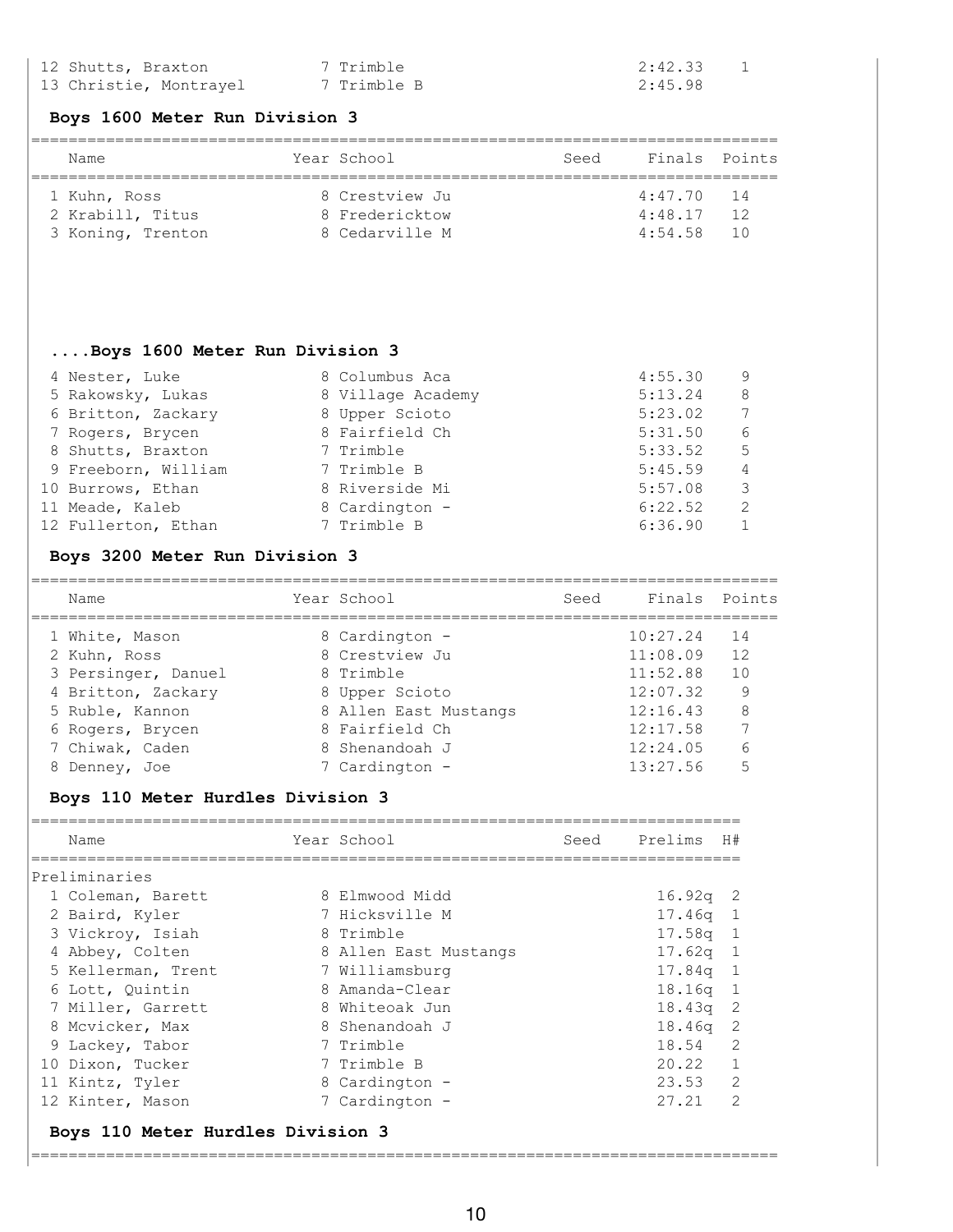| Name               |  | Year School           | Prelims | Finals Points |    |
|--------------------|--|-----------------------|---------|---------------|----|
| Finals             |  |                       |         |               |    |
| 1 Coleman, Barett  |  | 8 Elmwood Midd        | 16.92   | 16.25         | 14 |
| 2 Baird, Kyler     |  | 7 Hicksville M        | 17.46   | 16.74         | 12 |
| 3 Abbey, Colten    |  | 8 Allen East Mustangs | 17.62   | 17.28         | 10 |
| 4 Vickroy, Isiah   |  | 8 Trimble             | 17.58   | 17.33         | 9  |
| 5 Lott, Quintin    |  | 8 Amanda-Clear        | 18.16   | 17.52         | 8  |
| 6 Kellerman, Trent |  | 7 Williamsburg        | 17.84   | 18.04         | 7  |
| 7 Mcvicker, Max    |  | 8 Shenandoah J        | 18.46   | 18.18         | 6  |
| 8 Miller, Garrett  |  | 8 Whiteoak Jun        | 18.43   | 18.37         | 5  |

# **Boys 200 Meter Hurdles Division 3**

| Name                              | Year School    |                       | Seed | Finals                            |                   | H# Points      |
|-----------------------------------|----------------|-----------------------|------|-----------------------------------|-------------------|----------------|
| 1 Coleman, Barett                 | 8 Elmwood Midd |                       |      | 26.42                             | $\mathbf{1}$      | 14             |
| 2 Baird, Kyler                    | 7 Hicksville M |                       |      | 27.78                             | $\overline{2}$    | 12             |
| 3 Abbey, Colten                   |                | 8 Allen East Mustangs |      | 27.98                             | $\mathbf{1}$      | 10             |
| 4 Banal, Jon                      | 8 Columbus Gro |                       |      | 28.19                             | $\mathbf{1}$      | - 9            |
| 5 Stephens Iii, Lewie             | 8 Berne Union  |                       |      | 28.60                             | $\mathbf{1}$      | 8              |
| 6 Vickroy, Isiah                  | 8 Trimble      |                       |      | 28.85                             | $\mathbf{1}$      | 7              |
| 7 Mcvicker, Max                   | 8 Shenandoah J |                       |      | 29.23                             | $\mathbf{1}$      | 6              |
| 8 Lott, Quintin                   | 8 Amanda-Clear |                       |      | 29.57                             | $\overline{2}$    | 5              |
| 9 Miller, Garrett                 | 8 Whiteoak Jun |                       |      | 29.85                             | $\overline{2}$    | 4              |
| 10 long, owen                     | 8 Liberty Cent |                       |      | 29.89                             | $\overline{2}$    | 3              |
| 11 Lackey, Tabor                  | 7 Trimble      |                       |      | 31.83                             | $\mathbf{1}$      | $\overline{2}$ |
| 12 Dixon, Tucker                  | 7 Trimble B    |                       |      | 31.87                             | $\mathbf{1}$      | $\mathbf{1}$   |
| Boys 4x100 Meter Relay Division 3 |                |                       |      |                                   |                   |                |
| School                            |                |                       | Seed | Finals<br>======================= |                   | Points         |
| 1 Colonel Crawford Middle School  |                |                       |      | 48.69                             | 14                |                |
| 1) Trubee, Gavon 8                |                | 2) Cross, Tristian 8  |      |                                   |                   |                |
| 3) Carman, Seth 8                 |                | 4) Lohr, Caleb 8      |      |                                   |                   |                |
| 2 Riverside Middle School         |                |                       |      | 49.90                             | $12 \overline{ }$ |                |
| 1) Wright, Caleb 8                |                | 2) Jackson, Ethan 8   |      |                                   |                   |                |
| 3) Long, Kale 8                   |                | 4) Zumberger, John 8  |      |                                   |                   |                |
| 3 Columbus Grove Middle School    |                |                       |      | 50.27                             | 10                |                |
| 1) Tabler, Cody 8                 |                | 2) Halker, Ethan 8    |      |                                   |                   |                |
| 3) Banal, Jon 8                   |                | 4) Halker, Zeke 8     |      |                                   |                   |                |
| 4 Trimble                         |                |                       |      | 50.46                             |                   | 9              |
| 1) Wisor, Austin 7                |                | 2) Vickroy, Isiah 8   |      |                                   |                   |                |
| 3) Phillips, Brandon 8            |                | 4) Mohler, Reece 8    |      |                                   |                   |                |
| 5 Barnesville Middle School       |                |                       |      | 51.01                             |                   | 8              |
| 1) Yager, Caeddon 8               |                | 2) Hannahs, Gage 8    |      |                                   |                   |                |
| 3) Wise, Owyn 7                   |                | 4) Thornton, Caiden 7 |      |                                   |                   |                |
| 6 Village Academy                 |                |                       |      | 51.91                             |                   | 7              |
| 1) Nanda, Max 8                   |                | 2) Rosgaard, Johan 8  |      |                                   |                   |                |
| 3) Cela, Darion 8                 |                | 4) Rakowsky, Lukas 8  |      |                                   |                   |                |
| 7 Allen East Mustangs             |                |                       |      | 1:03.78                           |                   | 6              |
| 1) Rodgers, Luke 8                |                | 2) Dear, Luke 8       |      |                                   |                   |                |
| 3) Higbie, Shawn 8                |                | 4) Criblez, Gabe 8    |      |                                   |                   |                |
| 8 Cardington - Lincoln            |                |                       |      | 1:07.88                           |                   | 5              |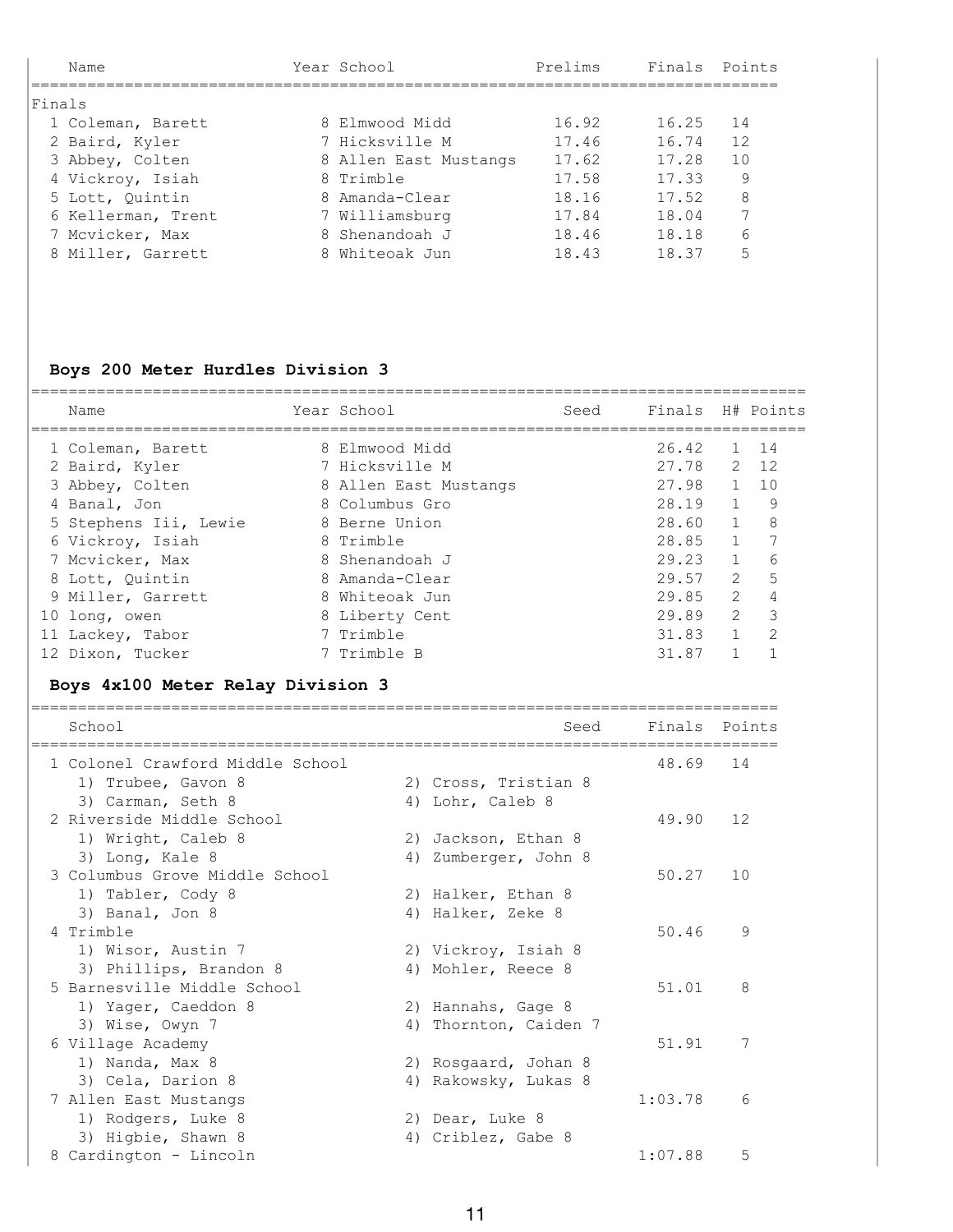- 3) Kintz, Tyler 8 4) Drury, Ryan 8
- 1) Kinter, Mason 7 2) Moodispaugh, Bryce 7
	-

#### **Boys 4x200 Meter Relay Division 3**

| School                           | Seed                 | Finals Points |  |
|----------------------------------|----------------------|---------------|--|
| 1 Colonel Crawford Middle School |                      | $1:44.36$ 14  |  |
| 1) Cross, Tristian 8             | 2) Carman, Seth 8    |               |  |
| 3) Lohr, Caleb 8                 | 4) Trubee, Gavon 8   |               |  |
| 2 Perrysville Junior High        |                      | $1:46.40$ 12  |  |
| 1) Paxton, Ethan 8               | 2) Van Dine, Kobee 7 |               |  |
| 3) Harper, Connor 7              | 4) Sprang, Gabe 7    |               |  |
|                                  |                      |               |  |

#### **....Boys 4x200 Meter Relay Division 3**

| 3 Allen East Mustangs  |                       | 1:50.20 | 10 |
|------------------------|-----------------------|---------|----|
| 1) Austin, Cole 8      | 2) Rodgers, Luke 8    |         |    |
| 3) Criblez, Gabe 8     | 4) Higbie, Shawn 8    |         |    |
| 4 Trimble              |                       | 1:50.41 | 9  |
| 1) Wisor, Austin 7     | 2) Guffey, Blake 7    |         |    |
| 3) Fouts, Todd 8       | 4) Lackey, Tabor 7    |         |    |
| 5 Mars Hill Academy    |                       | 1:53.09 | 8  |
| 1) Braxton, Bradley 8  | 2) Bennett, Gabe 8    |         |    |
| 3) Piennar, Marcel 7   | 4) Braxton, Michael 6 |         |    |
| 6 Cardington - Lincoln |                       | 2:01.04 |    |
| 1) Jenkins, Brice 8    | 2) Lester, Zach 8     |         |    |
| 3) Denney, Joe 7       | 4) Urwin, Dillon 8    |         |    |

## **Boys 4x400 Meter Relay Division 3**

| School                            |    | Seed                       | Finals Points |    |
|-----------------------------------|----|----------------------------|---------------|----|
| 1 Mars Hill Academy               |    |                            | 3:58.54       | 14 |
| 1) Braxton, Michael 6             |    | 2) Davis, Jackson 8        |               |    |
| 3) Thistleton, James 6            |    | 4) Braxton, Bradley 8      |               |    |
| 2 Trimble                         |    |                            | 4:03.93       | 12 |
| 1) Wisor, Austin 7                |    | 2) Phillips, Brandon 8     |               |    |
| 3) Guffey, Blake 7                | 4) | Weber, Tyler 7             |               |    |
| 3 Village Academy                 |    |                            | 4:07.78       | 10 |
| 1) Rakowsky, Lukas 8              |    | 2) Rosgaard, Johan 8       |               |    |
| 3) Krile, Alex 8                  |    | 4) Nanda, Max 8            |               |    |
| 4 Berne Union                     |    |                            | 4:10.66       | 9  |
| 1) Callahan, Christian 8          |    | 2) Godenschwager, Connor 7 |               |    |
| 3) Hamm, Jacob 8                  |    | 4) Stephens Iii, Lewie 8   |               |    |
| 5 Riverside Middle School         |    |                            | 4:11.63       | 8  |
| 1) Zumberger, John 8              |    | 2) Wright, Caleb 8         |               |    |
| 3) Jackson, Ethan 8               |    | 4) Long, Kale 8            |               |    |
| 6 Allen East Mustangs             |    |                            | 4:16.69       | 7  |
| 1) Ruble, Kannon 8                |    | 2) Rodgers, Luke 8         |               |    |
| 3) Dear, Luke 8                   |    | 4) Criblez, Gabe 8         |               |    |
| 7 Cardington - Lincoln            |    |                            | 4:55.66       | 6  |
| 1) Meade, Kaleb 8                 |    | 2) Higgins, Gauge 8        |               |    |
| 3) White, Mason 8                 | 4) | West, Sam 8                |               |    |
| Boys 4x800 Meter Relay Division 3 |    |                            |               |    |

#### ================================================================================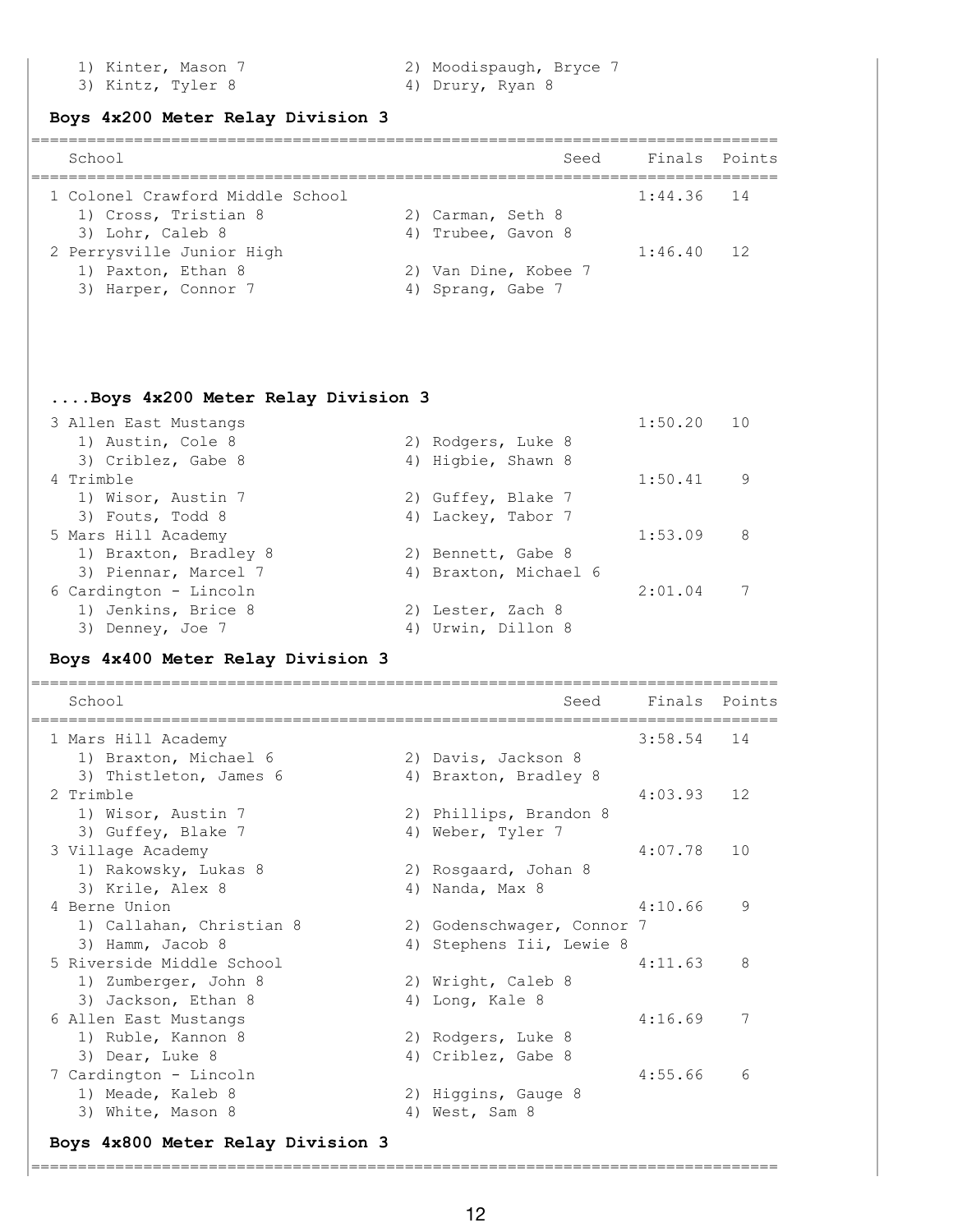School School School Seed Finals Points ================================================================================ 1 Mars Hill Academy 9:48.78 14 1) Davis, Jackson 8 2) Bennett, Gabe 8 3) Biddle, Stephen 8 4) Thistleton, James 6 2 Trimble 9:55.99 12 1) Weber, Tyler 7 2) Guffey, Blake 7 3) Persinger, Danuel 8 4) Shutts, Braxton 7 3 Berne Union 10:31.72 10 1) Godenschwager, Connor 7 2) Hamm, Jacob 8 3) Nye, Wesley 7 4) Callahan, Christian 8 4 Cardington - Lincoln 10:48.24 9 1) Kintz, Tyler 8 2) Meade, Kaleb 8 **....Boys 4x800 Meter Relay Division 3** 3) Denney, Joe 7 4) White, Mason 8 **Boys High Jump Division 3** ================================================================================ Name The Year School Seed Finals Points ================================================================================ 1 Wensink, Trevor 8 Toledo Chris 5-06.00 14

| 2 Bryant, Paul        | 8 Madison Plai        | $5 - 04.00$  | 12 |
|-----------------------|-----------------------|--------------|----|
| 3 Callahan, Christian | 8 Berne Union         | $5 - 02.00$  | 10 |
| 4 Mohler, Reece       | 8 Trimble             | $J5 - 02.00$ | 9  |
| 5 Hannahs, Gage       | 8 Barnesville         | $4 - 10.00$  |    |
| -- Ruble, Kannon      | 8 Allen East Mustangs | ΝH           |    |
| -- Fullerton, Ethan   | 7 Trimble B           | ΝH           |    |
| -- Phillips, Keanu    | 7 Trimble B           | ΝH           |    |

#### **Boys Pole Vault Division 3**

| Name                   | Year School           | Seed | Finals Points |    |
|------------------------|-----------------------|------|---------------|----|
| 1 Shellhaas, Jackson   | 7 Ansonia Junior High |      | $10 - 01.00$  | 14 |
| 2 Eichelberger, Payton | 8 Ashland Cres        |      | $9 - 00.00$   | 12 |
| 3 Tumbleson, Steven    | 8 Fredericktow        |      | $8 - 00.00$   | 10 |
| 4 Ely, Ryan            | 7 Houston Junior High |      | $J8 - 00.00$  | 9  |
| 5 Detling, Ayden       | 8 Barnesville         |      | $J8 - 00.00$  | 8  |
| 6 Robey, Aiden         | 7 Allen East Mustangs |      | $7 - 00.00$   | 7  |
| 7 Hoepf, Kyle          | 7 Seneca East         |      | $6 - 06.00$   | 6  |
|                        |                       |      |               |    |

#### **Boys Long Jump Division 3**

| Name                  | Year School    | Seed | Finals Points |    |
|-----------------------|----------------|------|---------------|----|
| 1 Carman, Seth        | 8 Colonel Craw |      | $18 - 05.00$  | 14 |
| 2 Baird, Kyler        | 7 Hicksville M |      | $17 - 06.50$  | 12 |
| 3 Wensink, Trevor     | 8 Toledo Chris |      | $16 - 10.00$  | 10 |
| 4 Myers, Mason        | 8 Hillsdale Mi |      | $16 - 09.75$  | 9  |
| 5 Gibson, Haden       | 8 Brookfield M |      | $16 - 03.00$  | 8  |
| 6 Banal, Jon          | 8 Columbus Gro |      | $16 - 02.50$  | 7  |
| 7 Sheehan, Jordan     | 8 Brookfield M |      | $15 - 08.50$  | 6  |
| 8 Stephens Iii, Lewie | 8 Berne Union  |      | $15 - 07.75$  | 5  |
| 9 Zumberger, John     | 8 Riverside Mi |      | $15 - 04.50$  |    |
|                       |                |      |               |    |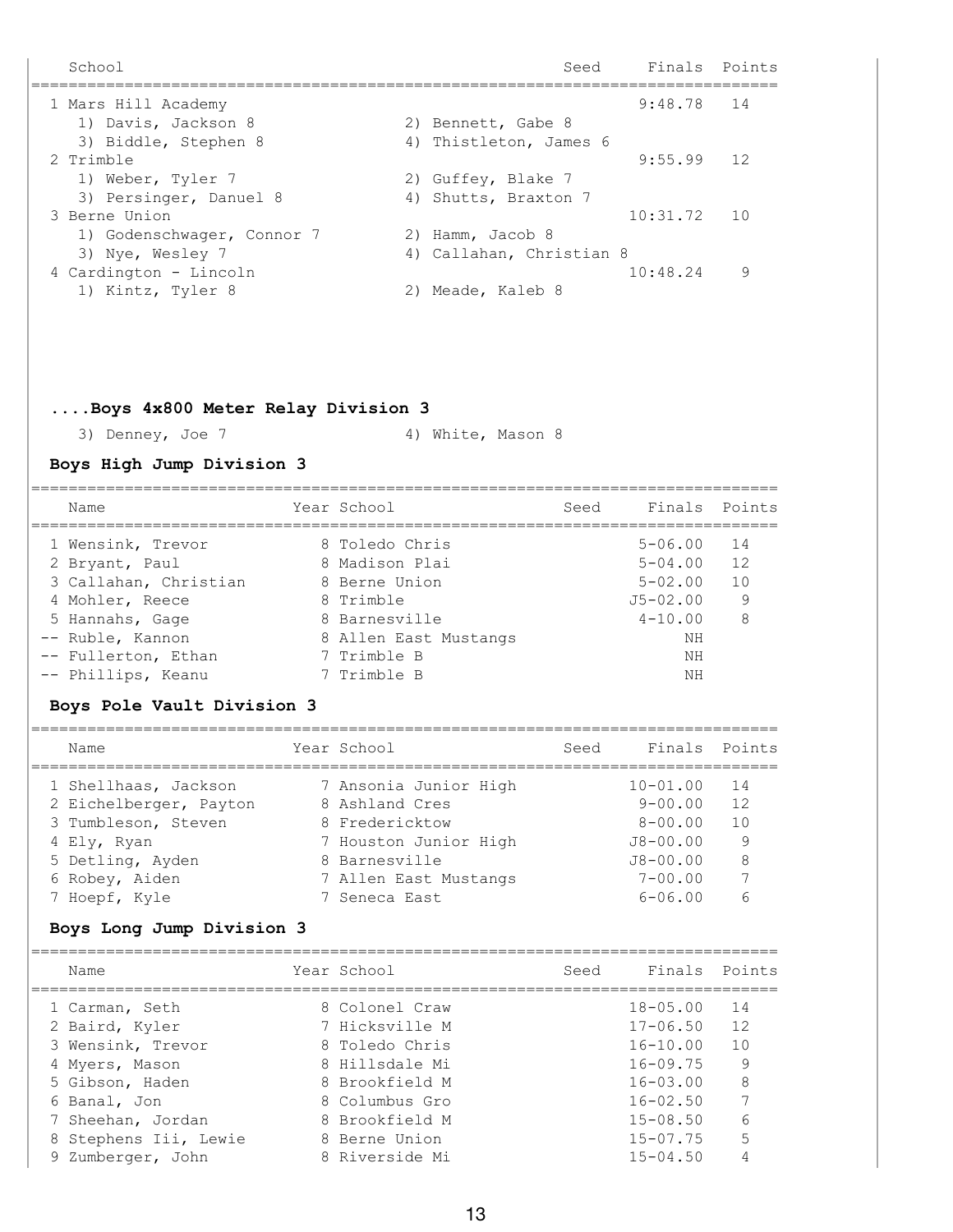| 10 Jackson, Ethan      | 8 Riverside Mi        | $\overline{\mathbf{3}}$<br>$15 - 03.25$ |
|------------------------|-----------------------|-----------------------------------------|
| 11 Fox, Aaron          | 8 St Joan Of A        | $\overline{2}$<br>$15 - 01.50$          |
| 12 Higbie, Shawn       | 8 Allen East Mustangs | $\mathbf{1}$<br>$14 - 08.00$            |
| 13 Fouts, Todd         | 8 Trimble             | $J14 - 08.00$                           |
| 14 Jenkins, Brice      | 8 Cardington -        | $13 - 05.50$                            |
| 15 Weber, Tyler        | 7 Trimble             | $13 - 03.00$                            |
| 16 Hamm, Jacob         | 8 Berne Union         | $13 - 01.00$                            |
| 17 Christie, Montrayel | 7 Trimble B           | $12 - 06.75$                            |
| 18 Lent, Reid          | 8 Trimble B           | $12 - 06.50$                            |
| 19 Eby, Amelia         | 7 Galion Middl        | $12 - 03.50$                            |

## **Boys Shot Put Division 3**

| Name                | Year School<br>------------------------- | Seed | Finals       | Points         |
|---------------------|------------------------------------------|------|--------------|----------------|
| 1 Richer, Joshua    | 8 Archbold Mid                           |      | $44 - 01.50$ | 14             |
| 2 Bateson, Jack     | 8 Arlington Ju                           |      | $42 - 03.00$ | 12             |
| 3 Keib, Caleb       | 8 Greene Middl                           |      | $42 - 02.25$ | 10             |
| 4 Durr, Jarrett     | 8 Newcomerstow                           |      | $41 - 00.00$ | 9              |
| 5 Dillon, Jared     | 8 Mc Comb Junior High                    |      | $40 - 07.75$ | 8              |
| 6 Tropf, John       | 8 Newbury Junior High                    |      | $40 - 02.25$ | 7              |
| 7 Long, Kale        | 8 Riverside Mi                           |      | $39 - 06.75$ | 6              |
| 8 Abbey, Colten     | 8 Allen East Mustangs                    |      | $39 - 04.25$ | 5              |
| 9 Austin, Cole      | 8 Allen East Mustangs                    |      | $37 - 08.00$ | 4              |
| 10 Urwin, Dillon    | 8 Cardington -                           |      | $37 - 06.25$ | 3              |
| 11 Selanders, Cody  | 8 Houston Junior High                    |      | $36 - 00.50$ | $\overline{2}$ |
| 12 Kyer, Alexander  | 7 South Amhers                           |      | $35 - 07.00$ | $\mathbf{1}$   |
| 13 Stillion, Luke   | 8 Buckeye Trai                           |      | $34 - 05.75$ |                |
| 14 Cohee, Evan      | 8 Arcadia Midd                           |      | $33 - 03.00$ |                |
| 15 Everett, Hunteri | 8 Trimble                                |      | $32 - 11.00$ |                |
| 16 Burrows, Ethan   | 8 Riverside Mi                           |      | $32 - 06.00$ |                |
| 17 Bailes, Reid     | 8 Trimble                                |      | $31 - 09.75$ |                |
| 18 Parsons, Neil    | 7 Trimble B                              |      | $31 - 04.50$ |                |
| 19 Turek, Austin    | 7 Berne Union                            |      | $26 - 08.25$ |                |
| 20 Lininger, Joel   | 8 Arcadia Midd                           |      | $26 - 02.50$ |                |
| 21 West, Sam        | 8 Cardington -                           |      | $25 - 06.00$ |                |
| 22 Wooten, Connor   | 7 Trimble B                              |      | $20 - 10.25$ |                |

# **Boys Discus Throw Division 3**

| Name               | Year School           | Seed | Finals Points |    |
|--------------------|-----------------------|------|---------------|----|
| 1 Durr, Jarrett    | 8 Newcomerstow        |      | $152 - 00$    | 14 |
| 2 Bateson, Jack    | 8 Arlington Ju        |      | $151 - 03$    | 12 |
| 3 Cohee, Evan      | 8 Arcadia Midd        |      | $128 - 05$    | 10 |
| 4 Dillon, Jared    | 8 Mc Comb Junior High |      | $124 - 06$    | 9  |
| 5 Sechrest, Colt   | 7 Bellaire Mid        |      | $121 - 06$    | 8  |
| 6 Moses, Joe       | 8 Deer Park Ju        |      | $121 - 04$    |    |
| 7 Halker, Ethan    | 8 Columbus Gro        |      | $121 - 03$    | 6  |
| 8 Keib, Caleb      | 8 Greene Middl        |      | $120 - 02$    | 5  |
| 9 Burrows, Ethan   | 8 Riverside Mi        |      | $113 - 11$    | 4  |
| 10 Kyer, Alexander | 7 South Amhers        |      | $108 - 06$    | ς  |